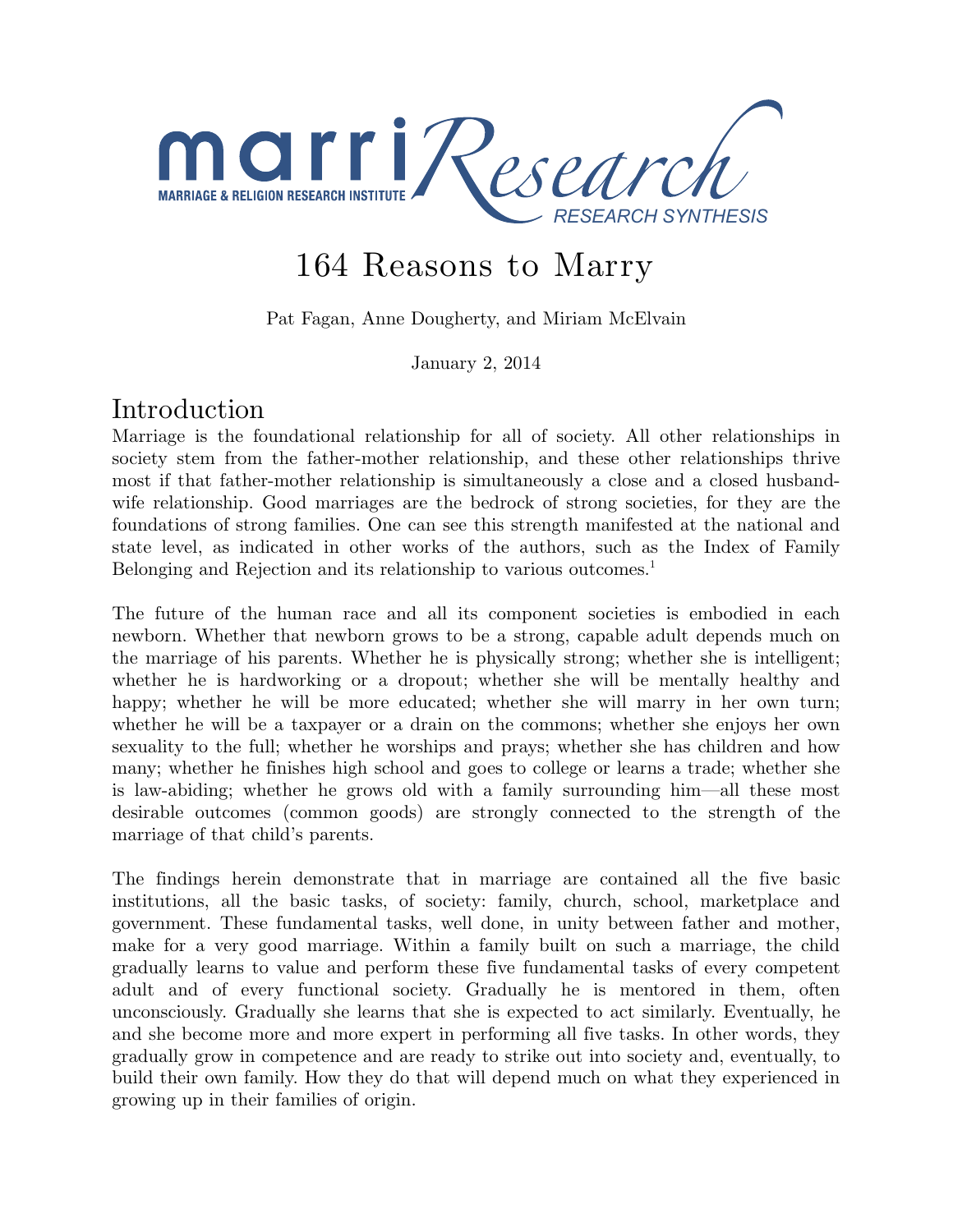With fewer than half our children now reaching the end of childhood in an intact married family,<sup>2</sup> it will be good for all adolescents to learn again and again that an intact married life is a great good to aim for. If they are clear on the goal, they may be motivated to reach it. Just as the children who grew up in the Great Depression became the wealthiest generation in history, maybe we can hope that the children who experienced so much rejection between their parents will become the greatest generation of parents who belong to each other in lifelong marriage.

The future strength of our nation depends on good marriages to yield strong revenues, good health, low crime, high education, and high human capital. As the following enumeration shows, smart parents and smart societies pay attention to the state and strength of marriage.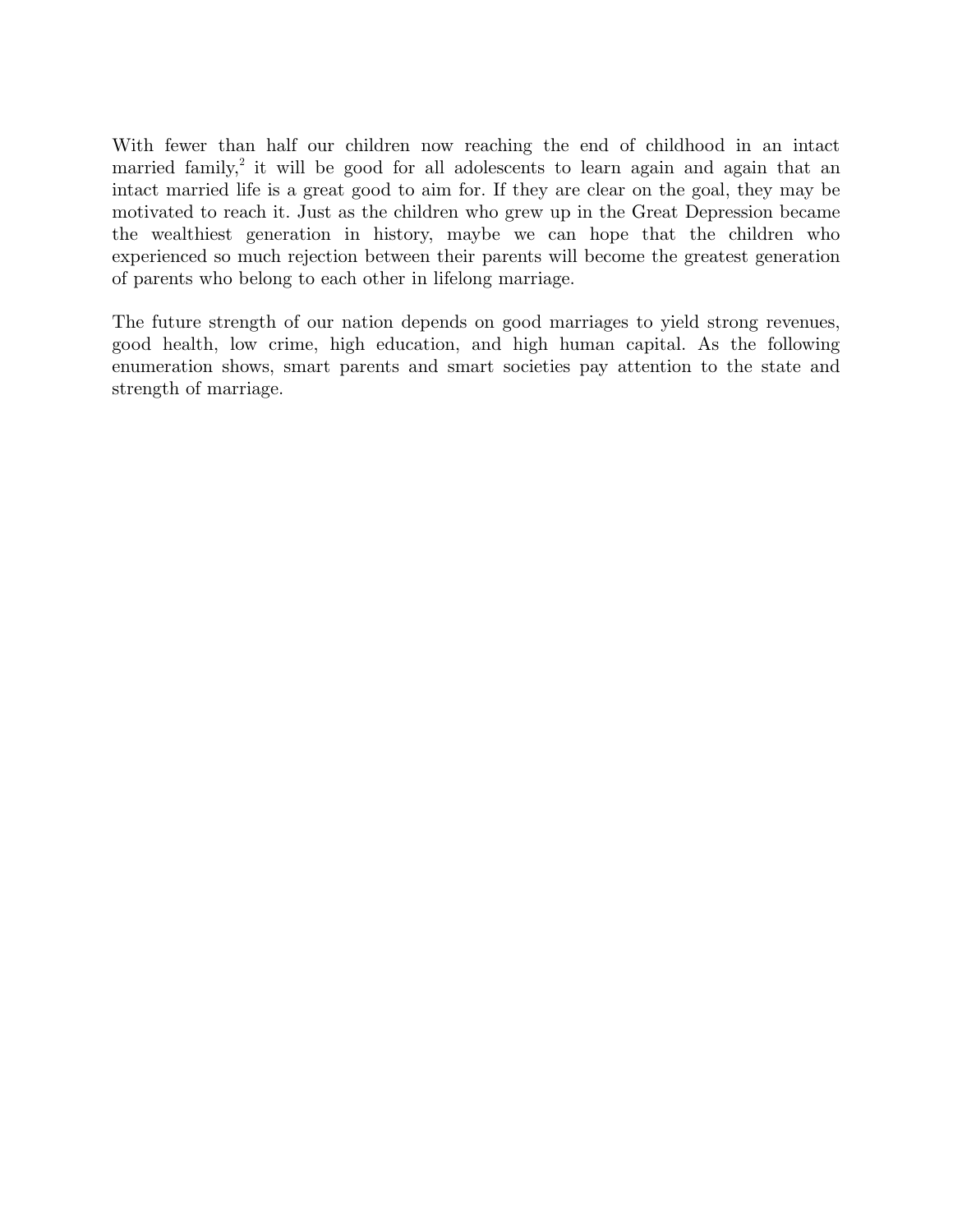# I. Reasons to Marry: Family

- 1. A larger fraction of those in always-intact marriages report that being married is very important to them, compared to those who are divorced, single, or remarried (although these may also regard marriage as important).<sup>3</sup>
- 2. Women raised in intact married families have the lowest average number of outof-wedlock pregnancies and births.4
- 3. Family intactness has a very precisely determinable, negative influence on what fraction of an area's births take place out of wedlock.<sup>5</sup>
- 4. Those raised in married families have higher expectations of eventually marrying.<sup>6</sup>
- 5. A larger fraction of those from intact families than non-intact families are happy in their marriages.7
- 6. A lower percentage of those raised in intact families divorce.<sup>8</sup>
- 7. Daughters raised in intact families are less likely to say they do not plan to have children than daughters living with divorced or remarried mothers.<sup>9</sup>

## Spousal Relationships

- 8. Cohabiting couples enjoy diminished relational happiness and fairness and increased relational disagreement and violence, relative to married couples. When duration of cohabitation was factored in, cohabitation's effect became nonsignificant, but increased duration of cohabitation worsened (relative to marriage) happiness, disagreement, and violence.<sup>10</sup>
- 9. Those who marry experience increased commitment and stability. $11$
- 10. Men raised in married families have more open, affectionate, and cooperative relationships with the women to whom they are attracted than do those from divorced families.<sup>12</sup>
- 11. Married mothers report more love and intimacy in their romantic/spousal relationships than cohabiting or single mothers. $^{13}$

## Attachment

- 12. Families with both biological or adoptive parents present have the highest quality of parent-child relationships.14
- 13. Married people are more likely to give and receive support with their parents and are more likely to consider their parents as means for possible support in case of an emergency.15

## Parenting

- 14. A larger fraction of married adults than remarried, divorced, separated, or single adults report valuing the importance of having their own children.<sup>16</sup>
- 15. Marriage enhances an adult's ability to parent.<sup>17</sup>

## Sexuality

- 16. A lower fraction of children from intact married families than from married stepfamilies, intact cohabiting families, cohabiting stepfamilies, divorced singleparent families, and always-single parent families have intercourse before age 14.18
- 17. A lower fraction of girls from intact married families than from married stepfamilies, intact cohabiting families, cohabiting stepfamilies, divorced singleparent families, and always-single parent families have intercourse before age 18.19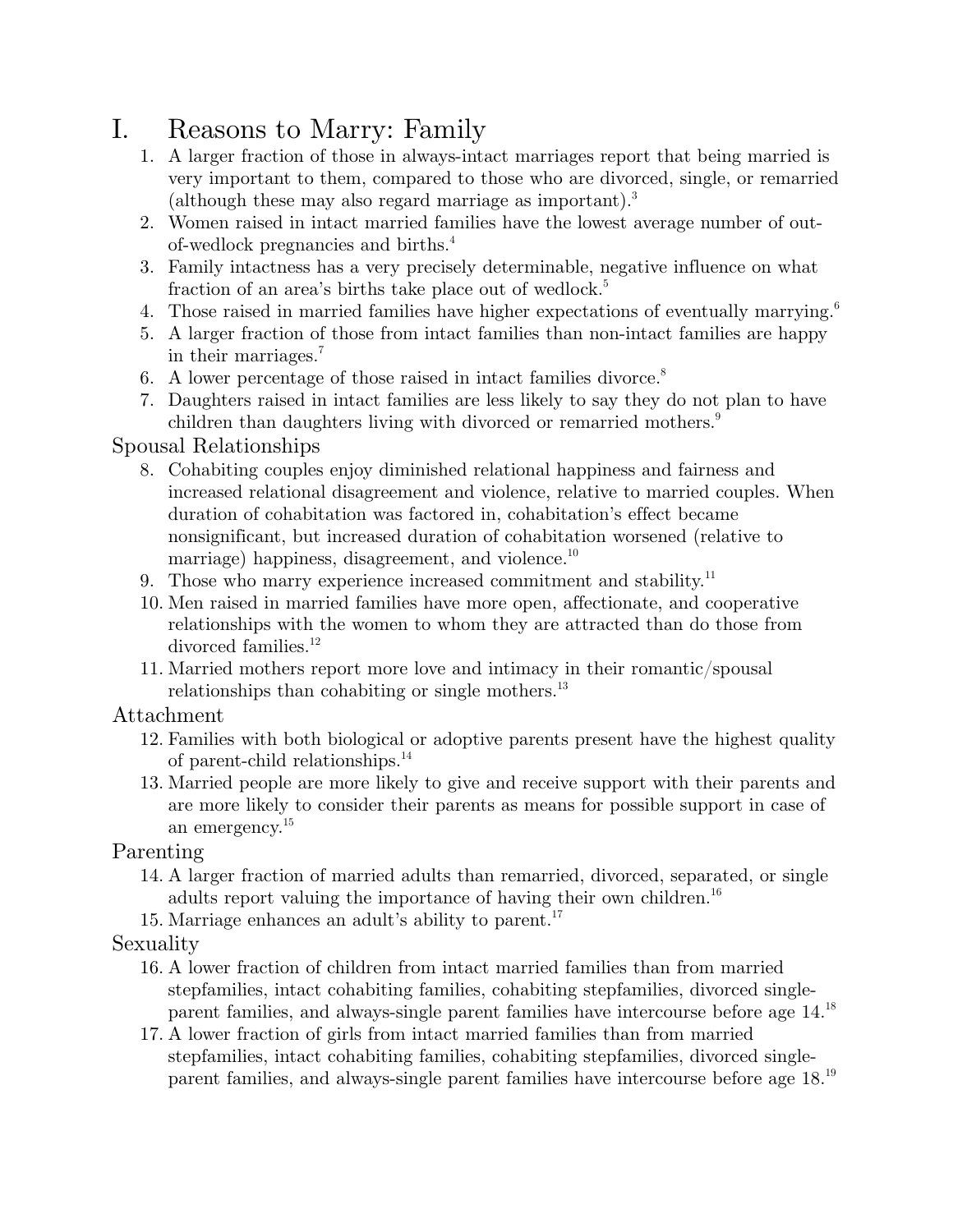- 18. Adolescent girls in intact married families have a lower average number of sexual partners than adolescent girls in any other family structure.<sup>20</sup>
- 19. The fraction of people with only one lifetime sexual partner is lowest among those in intact, married families.<sup>21</sup>
- 20. A lower fraction of women from intact married families than from married stepfamilies, intact cohabiting families, cohabiting stepfamilies, divorced singleparent families, and always-single parent families cohabit with their eventual first husband. $22$
- 21. Young adults raised in intact married families are more likely to enter legal marriage as their first union than are those who experienced the disruption of their parents' marriage.<sup>23</sup>
- 22. Young adults raised in intact married families are less likely than those who have experienced marital disruption to cohabit before marrying.<sup>24</sup>
- 23. A lower fraction of women from intact married families than from married stepfamilies, intact cohabiting families, cohabiting stepfamilies, divorced singleparent families, and always-single parent families have had a homosexual partner in the past year. $^{25}$
- 24. Those in intact marriages commit adultery less frequently than divorced and remarried or divorced or separated persons.<sup>26</sup>
- 25. Current cohabiters are more likely to have been unfaithful in the past 12 months than married persons.<sup>27</sup>
- 26. A lower fraction of intact, married than always single, divorced and remarried, or divorced or separated persons have ever paid or been paid for sex.<sup>28</sup>

## Sexual Satisfaction

- 27. Married men and women report the most sexual pleasure and fulfillment.<sup>29</sup>
- 28. Married men and women report having more enjoyable sexual intercourse more often.30
- 29. Married couples find their sexual relationship more satisfying than cohabiters  $d\sigma$ <sup>31</sup>
- 30. A larger fraction of individuals in intact marriages than always-single, divorced or separated, or divorced and remarried persons report "very, extremely" enjoying intercourse with their current sexual partner.<sup>32</sup>
- 31. A larger fraction of individuals in intact marriages than always-single, divorced or separated, or divorced and remarried persons report feeling satisfied, $33$  loved,  $34$ "taken care of, $35$  and thrilled or excited $36$  during intercourse with their current sexual partner.
- 32. A smaller fraction of individuals in intact marriages than always-single, divorced or separated, or divorced and remarried persons report feeling guilty,  $37$  sad,  $38$  or scared or afraid<sup>39</sup> during intercourse with their current sexual partner.

# II. Reasons to Marry: Church and Religion

- 33. Direct marriage (rather than cohabitation prior to marriage) has a positive effect on religious participation in young adults.<sup>40</sup>
- 34. Young adults raised in happily married families are more religious than young adults raised in stepfamilies.<sup>41</sup>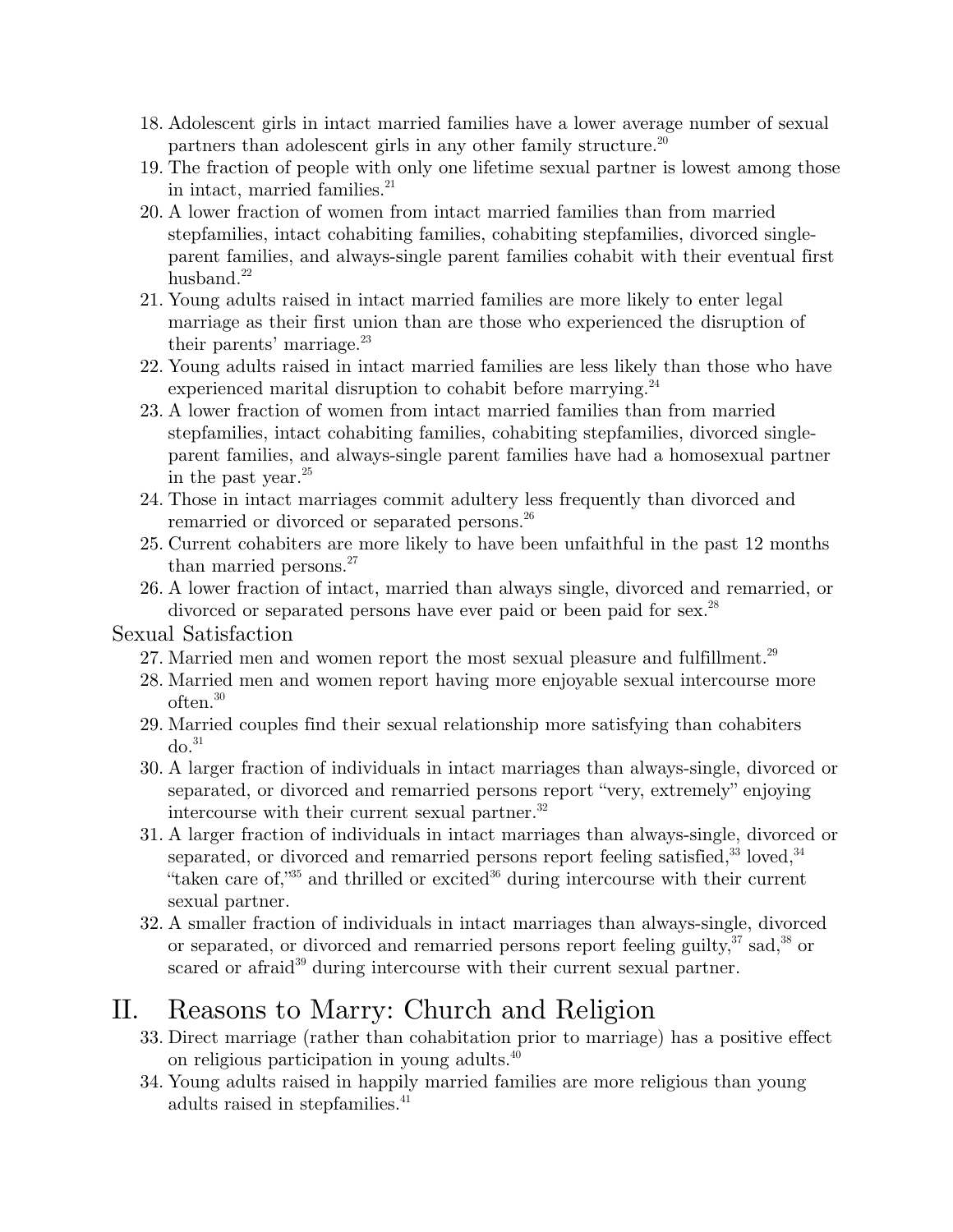- 35. A larger fraction of adults who grew up in an intact married family than from non-intact family structures attend religious services at least monthly.<sup>42</sup>
- 36. Those from married families are less likely to see religion decline in importance in their lives, less likely to begin attending church less frequently, and less likely to disassociate themselves from their religious affiliation.<sup>43</sup>

# III. Reasons to Marry: Education

- 37. Parents in always-intact married families are more likely to help their children do their homework than are parents in stepfamilies or single-parent families.<sup>44</sup>
- 38. Fathers in always-intact married families are more involved in their children's homework than are stepfathers.<sup>45</sup>
- 39. Children of married parents are more engaged in school than children from all other family structures.46
- 40. Kindergarten children from married families have higher reading scores than those from cohabiting families.<sup>47</sup>
- 41. Compared with children in stable married families, students experiencing parental divorce have lower academic expectations and test scores.<sup>48</sup>

GPA

- 42. A greater fraction of children from intact married families earn mostly As in school.<sup>49</sup>
- 43. Children in intact married families have the highest combined English and math grade point averages  $(GPAs.)^{50}$

## Level of Education Attained

- 44. Having obtained a Bachelor's degree or higher is most common among mothers in intact marriages.<sup>51</sup>
- 45. Children from intact families exceed their parents' educational attainment (sons by 2.8 years, daughters by 2.5 years), after controlling for mother's level of education.<sup>52</sup>
- 46. Family intactness has a very precisely determinable, positive influence on what fraction of an area's 19- and 20-year-olds have graduated from high school.<sup>53</sup>
- 47. Children from intact married families have the highest high school graduation rate.54
- 48. Those from married families are more likely to gain more education after graduating from high school than those from other family structures.<sup>55</sup>

## Behavioral Problems

- 49. Children from intact families have fewer behavioral problems in school.<sup>56</sup>
- 50. First-grade children born to married mothers are less likely to exhibit disruptive behavior, such as disobeying a teacher or behaving aggressively towards peers, than children born to cohabiting or single mothers.<sup>57</sup>
- 51. Adolescents from intact married families are less frequently suspended, expelled, or delinquent, and less frequently experience school problems than children from other family structures.<sup>58</sup>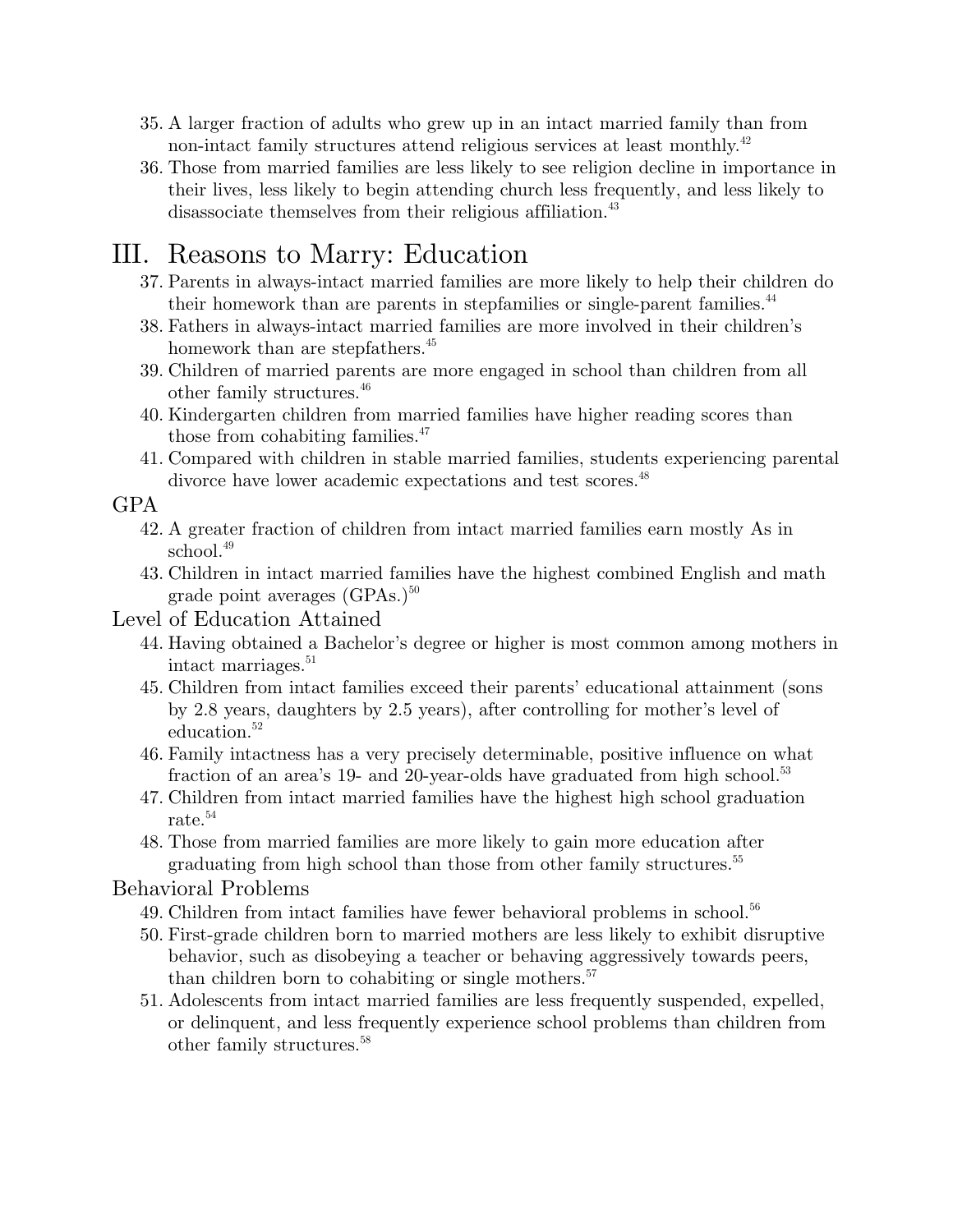# IV. Reasons to Marry: Marketplace (Work and Finances)

Employment

- 52. Family intactness has a very precisely determinable, positive influence on what fraction of an area's 25- to 54-year-old males are working.<sup>59</sup>
- 53. Married men are more likely to work than cohabiting men.<sup>60</sup>
- 54. Married fathers work more hours than cohabiting fathers.<sup>61</sup>
- 55. Men's productivity increases by 26 percent as a result of marrying.<sup>62</sup>

## Income

- 56. Married families have larger incomes.<sup>63</sup>
- 57. Intact married families have the largest annual income of all family structures with children under  $18.^{64}$
- 58. Married households have larger incomes than male and female householders.<sup>65</sup>
- 59. Marriage increases the income of single African-American women by 81 percent and single white women by 45 percent. African-American men also see an increase in income after marriage.<sup>66</sup>
- 60. Married households have the highest income-to-needs ratio. $67$
- 61. Men enjoy a larger "wage premium" (the financial gain men enjoy when they join a female partner) when they marry rather than cohabit.<sup>68</sup>
- 62. The marriage premium produces an *annual income increase* of approximately .9 percent for men.<sup>69</sup>
- 63. Women in intact marriages have a higher income-to-needs ratio than divorced, separated, widowed, and never-married women. Mothers in stable marriages have higher income-to-needs ratios as well than women with a long-term history of single motherhood.<sup>70</sup>

## Financial Benefits

- 64. Married individuals often qualify for discounts or family rates on car, health and homeowners insurance.<sup>71</sup>
- 65. Married families receive various tax benefits.72
- 66. Marriage can raise one's credit score.73

## Savings and Net Worth

- 67. Married couples save more than unmarried couples.74
- 68. Married households have larger average net worth at retirement than other family structures.<sup>75</sup>
- 69. Relative to being continuously married, nearly all relationship pathways (e.g., never marrying, divorcing once, divorcing twice) have a significant, negative influence on total wealth. The exceptions are twice-divorced or twice-widowed cohabiters and those who marry after being widowed once.<sup>76</sup>
- 70. Intact married families have the highest net worth of all families with children (widowed families excepted). $^{77}$
- 71. Married households enjoyed net worth growth \$3,000-17,000 higher (over two years) than did other family structures, according to 1992-2006 data.<sup>78</sup>
- 72. Married African-Americans and Latinos hold higher levels of home equity than their unmarried peers.<sup>79</sup>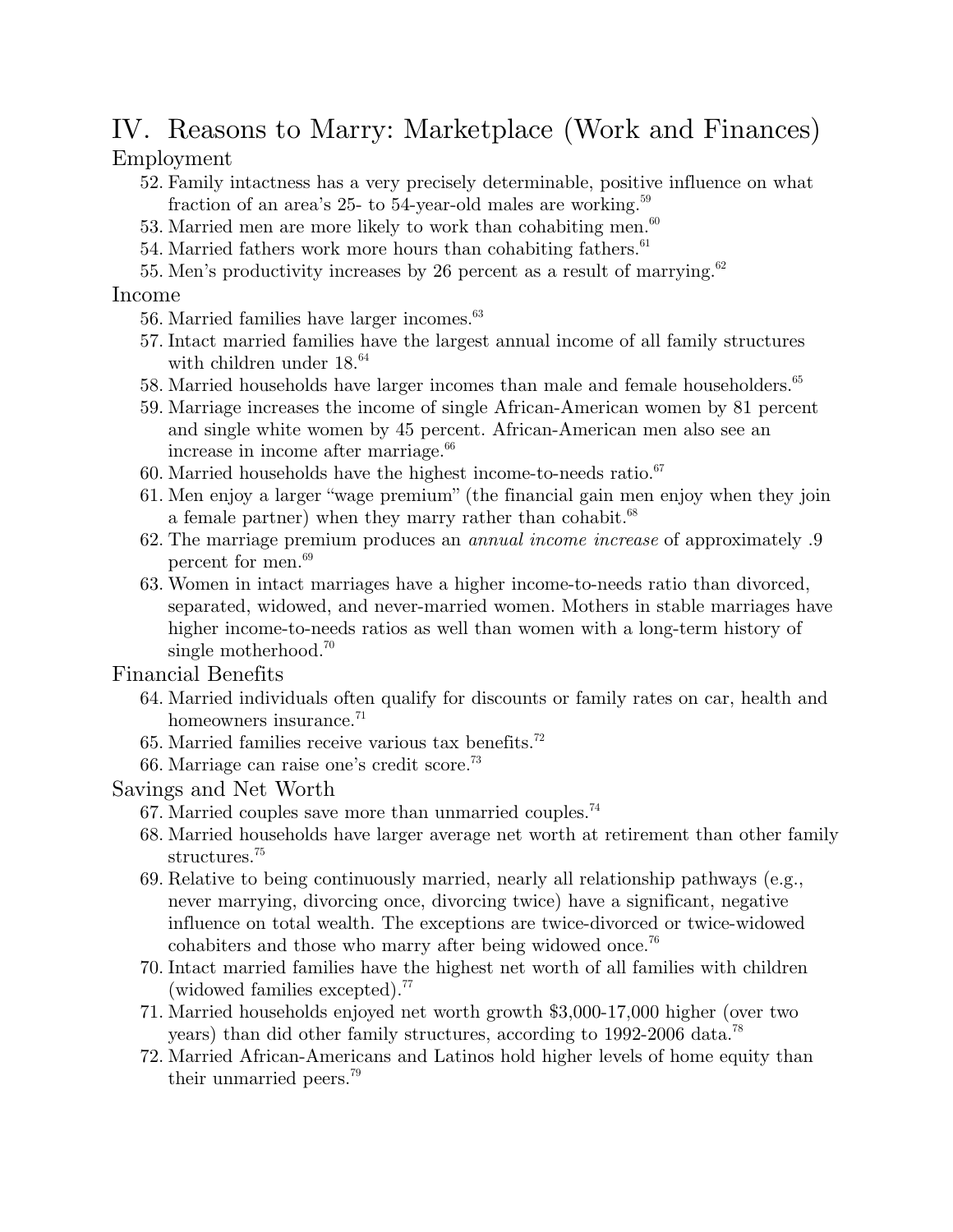#### Poverty

- 73. Family intactness has a very precisely determinable, negative influence on what fraction of an area's overall population lives below the poverty line.<sup>80</sup>
- 74. The married family is less likely to be poor than male or female householders.<sup>81</sup>
- 75. Marriage between the biological single parents of impoverished children would move 70 percent of them immediately above the poverty line.<sup>82</sup>
- 76. Marriage increases one's probability of moving (if at all) from a poor neighborhood to a non-poor neighborhood. Marital breakup increases the probability of moving to a non-poor neighborhood and to a poor neighborhood, rather than staying in the non-poor neighborhood, and moving to a poor neighborhood is more likely than moving to a non-poor neighborhood.<sup>83</sup>
- 77. Family intactness has a very precisely determinable, negative influence on what fraction of an area's 25- to 54-year-old females lives below the poverty line.<sup>84</sup>
- 78. Family intactness has a very precisely determinable, negative influence on what fraction of an area's minors lives below the poverty line.<sup>85</sup>
- 79. Marriage decreases a child's chances of living in a low-income condition.<sup>86</sup>
- 80. Children from intact married families and married stepfamilies are less likely to live in poverty than children from other family structures.<sup>87</sup>
- 81. The children of married mothers experience more upward economic mobility than children of divorced mothers.<sup>88</sup>
- 82. Married couples are less likely to receive welfare.<sup>89</sup>
- 83. Family intactness has a very precisely determinable, negative influence on an area's average TANF and state welfare transfers per 25- to 54-year-old female.<sup>90</sup>
- 84. Children from single-mother families, intact cohabiting families, and (biological father or mother) cohabiting stepfamilies are significantly more likely than children from married families to receive most forms of welfare, including AFDC (Aid for Families with Dependent Children, now Temporary Assistance for Needy Families), food stamps, and Medicaid.<sup>91</sup>
- 85. Family intactness has a very precisely determinable, negative influence on what fraction of an area's households receives food stamps.<sup>92</sup>
- 86. Intact married families are less likely to have participated in the Food Stamp Program (now SNAP, the Supplemental Nutrition Assistance Program) than cohabiting couples.<sup>93</sup>
- 87. Family intactness has a precisely determinable, negative influence on an area's average Social Security Disability Income transfer per 25- to 54-year-old individual.<sup>94</sup>
- 88. Family intactness has a very precisely determinable, negative influence on an area's average Supplemental Security Income transfer per 25- to 54-year-old male or female.95

## V. Reasons to Marry: Government and Crime

- 89. Marriage may diminish individual propensity to commit crime.<sup>96</sup>
- 90. Married men are less likely to commit crimes. $97$
- 91. Living in a non-intact family is associated with an increased likelihood of committing violent and non-violent crime and drunk driving.<sup>98</sup>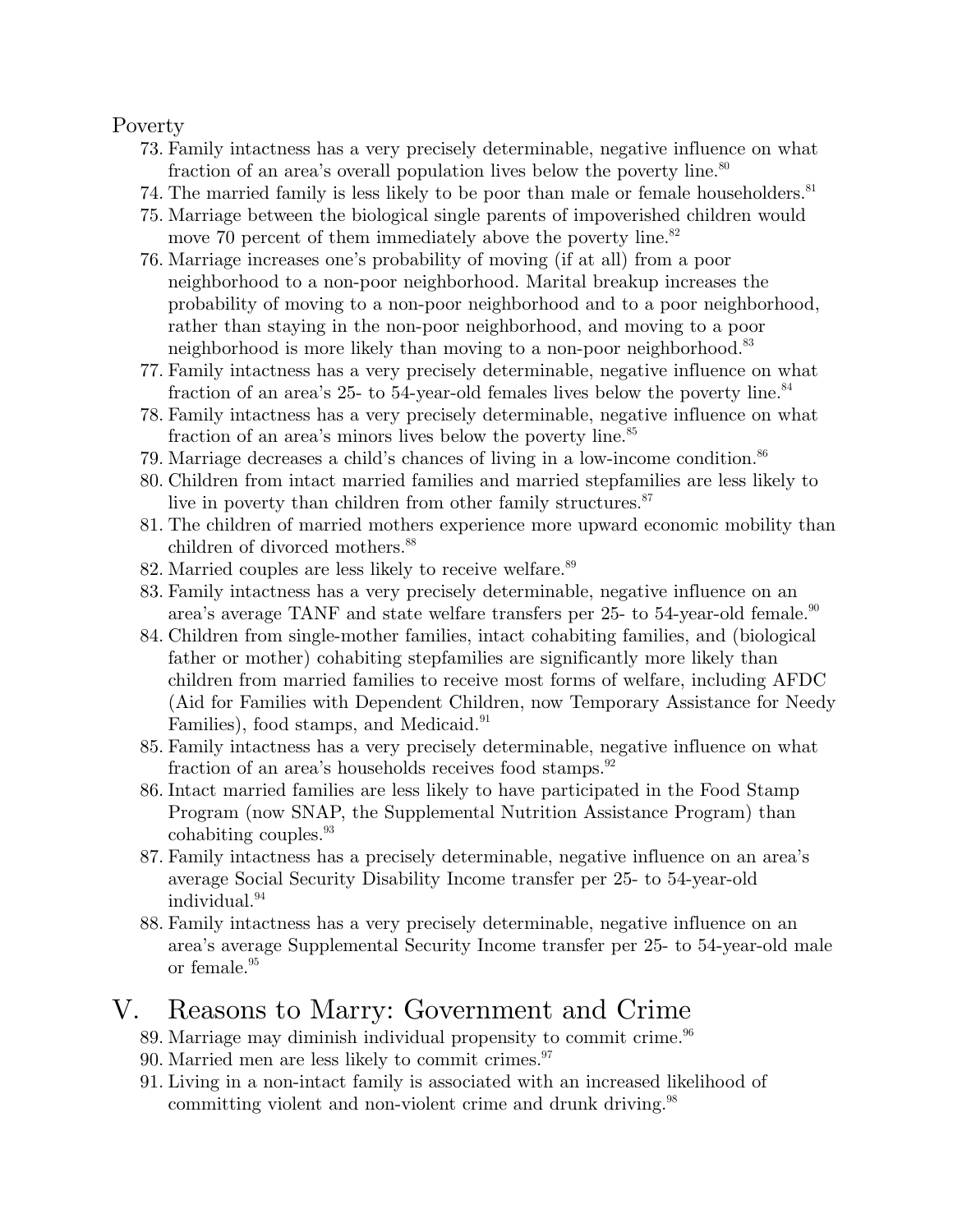- 92. A lower fraction of adults and youths raised in intact families are picked up by police than those from non-intact families.<sup>99</sup>
- 93. Adolescents living in an intact married family less frequently steal than adolescents living in any other family structure.<sup>100</sup>
- 94. Adolescents from intact families are less delinquent and commit fewer violent acts of delinquency.<sup>101</sup>
- 95. Adolescents from intact married families engage in fewer antisocial behaviors than those from other family structures. $102$
- 96. Adolescents from parents with two biological parents or two adoptive parents are less likely to exhibit behavioral problems.<sup>103</sup>
- 97. A lower fraction of children from intact married families have ever have been in a fight than among children from other family structures.<sup>104</sup>
- 98. Compared to teenagers from intact families, teenagers from divorced families are more verbally aggressive and violent toward their romantic partners.<sup>105</sup>
- 99. Adolescents in grades 7 to 12 who live in an intact married family run away from home less frequently than adolescents in any other family structure.<sup>106</sup>

#### Violence and Domestic Abuse

- 100. Marriage is associated with lower rates of domestic violence and abuse, compared to cohabitation.<sup>107</sup>
- 101. Married women are murdered by their spouses at a far lower rate than cohabiting women are murdered by their partners, $108$  and in Canada, when couples of similar age combinations are compared, murder is rarer among married than cohabiting couples.<sup>109</sup>
- 102. Domestic violence against ever-married mothers is lower than domestic violence against always-single mothers.<sup>110</sup>
- 103. In arguments, married couples are less likely to react physically (to hit, shove, or throw items) than cohabiting couples are. $111$
- 104. Married women are less likely to have been forced to perform a sexual act (9 percent) than unmarried women  $(46$  percent).<sup>112</sup>
- 105. Pregnant non-Hispanic white and black women who are married are less likely to be physically abused than those who are divorced or separated.<sup>113</sup>
- 106. Married parents are less likely to neglect their children than are divorced parents.<sup>114</sup>
- 107. Children in intact married families suffer less child abuse than children from any other family structure.<sup>115</sup>
- 108. British children were found to be less likely to be injured or killed by abuse in the intact married family than in all other family structures.<sup>116</sup>

## VI. Reasons to Marry: Health

- 109. Marriage is beneficial for the health of the elderly, particularly for women.<sup>117</sup>
- 110. Married women are healthier than never-married, divorced, and separated women. $118$
- 111. The probability of good health over time, relative to that of married persons, diminishes for widowed men and women, divorced men and women, separated men and women, and never-married women.<sup>119</sup>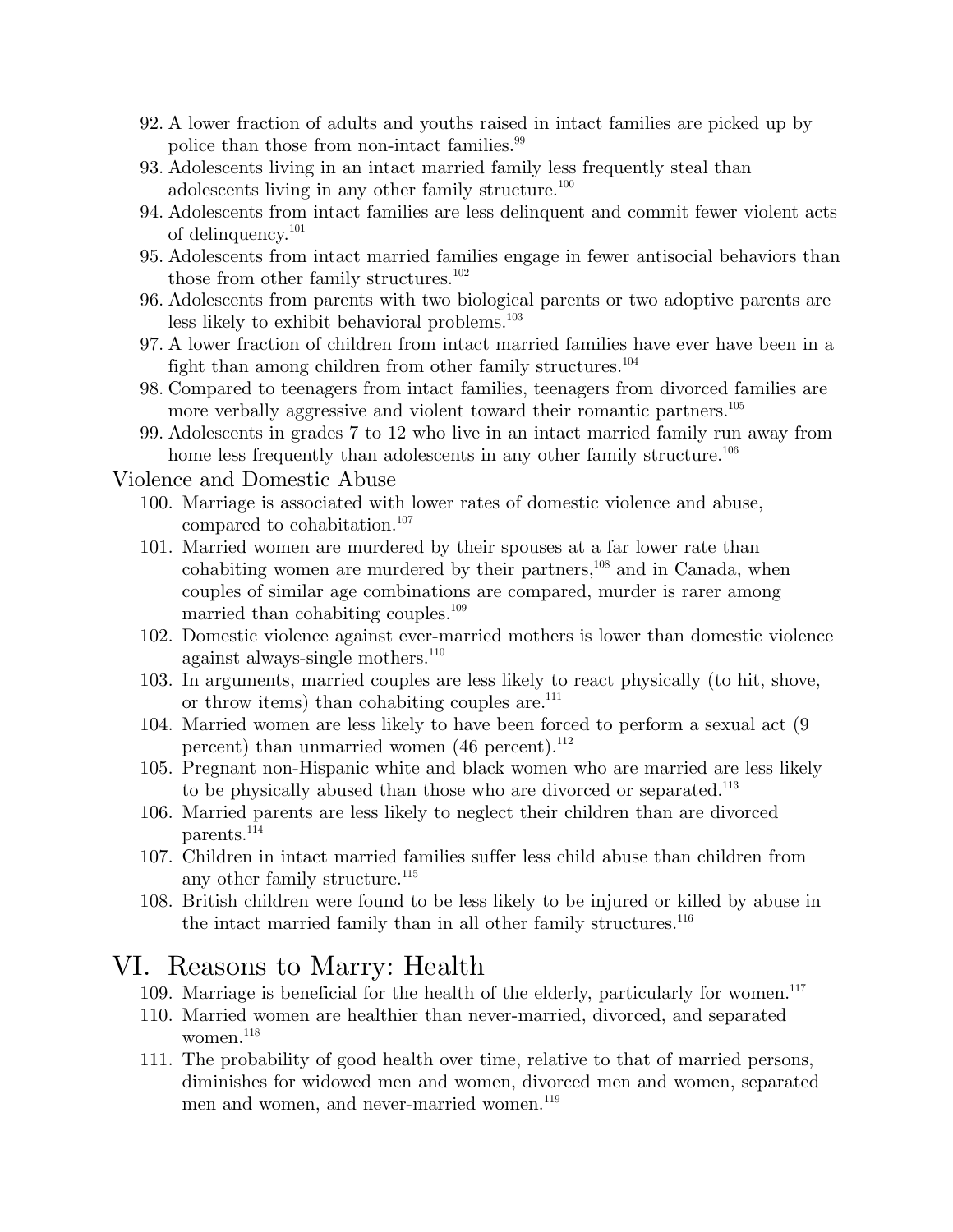- 112. Married women's likelihood of becoming seriously ill decreases the longer they are married. $120$
- 113. Marriage is associated with better health among the poor and minorities. $121$
- 114. Married persons are less likely to become severely ill than the divorced.<sup>122</sup>

## Health Care

- 115. Married men and women are more likely to have health insurance.<sup>123</sup>
- 116. Married individuals occupy hospitals and health institutions less often than others.124
- 117. Married individuals are released from hospitals sooner, on average, than unmarried individuals, $125$  and spend half as much time in hospitals as single individuals.126
- 118. Married individuals are less likely to go to a nursing home from the hospital.<sup>127</sup>
- 119. Family intactness has a very precisely determinable, negative influence on an area's fraction of 25- to 54-year-olds and minors receiving public healthcare.<sup>128</sup>
- 120. Family intactness has a very precisely determinable, positive influence on an area's fraction of 25- to 54-year-olds and minors with private healthcare coverage.129

#### Lifestyle

- 121. A lower fraction of married than widowed, divorced or separated, never-married, or cohabiting persons have fair to poor health.<sup>130</sup>
- 122. Married men whose marriages break up engage in increased alcohol consumption and cigarette use, and women who marry engage in diminished alcohol consumption.<sup>131</sup>
- 123. Married individuals smoke and binge drink less frequently than cohabiters.<sup>132</sup>
- 124. Married women rate their health better than do divorced, separated, widowed, and never-married women.<sup>133</sup>
- Severe Illness (Cancer, Heart Disease, Etc.)
	- 125. Married men and women have higher survival rates after being diagnosed with cancer, regardless of the stage of the cancer's progression.<sup>134</sup>
	- 126. Married persons' responses to cancer treatment are better and are comparable to those of people 10 years younger.<sup>135</sup>
	- 127. A smaller ratio of married individuals die of cirrhosis of the liver, lung cancer, tuberculosis, and diabetes than never-married, divorced, and widowed individuals, controlling for age.136
	- 128. After being diagnosed with prostate cancer, married men live longer.<sup>137</sup>
	- 129. Unmarried women with breast cancer are more likely to be diagnosed later and have higher three-year (breast cancer-specific) morbidity.<sup>138</sup>
	- 130. Married people are less likely to die after being hospitalized for a heart attack.<sup>139</sup>

#### Longevity

- 131. Married people have lower mortality rates, $140$  including lower risk of death from accidents, disease, and self-inflicted injuries and suicide.<sup>141</sup>
- 132. The longer a person's marriage, the lower is their mortality risk, relative to that of the unmarried. $142$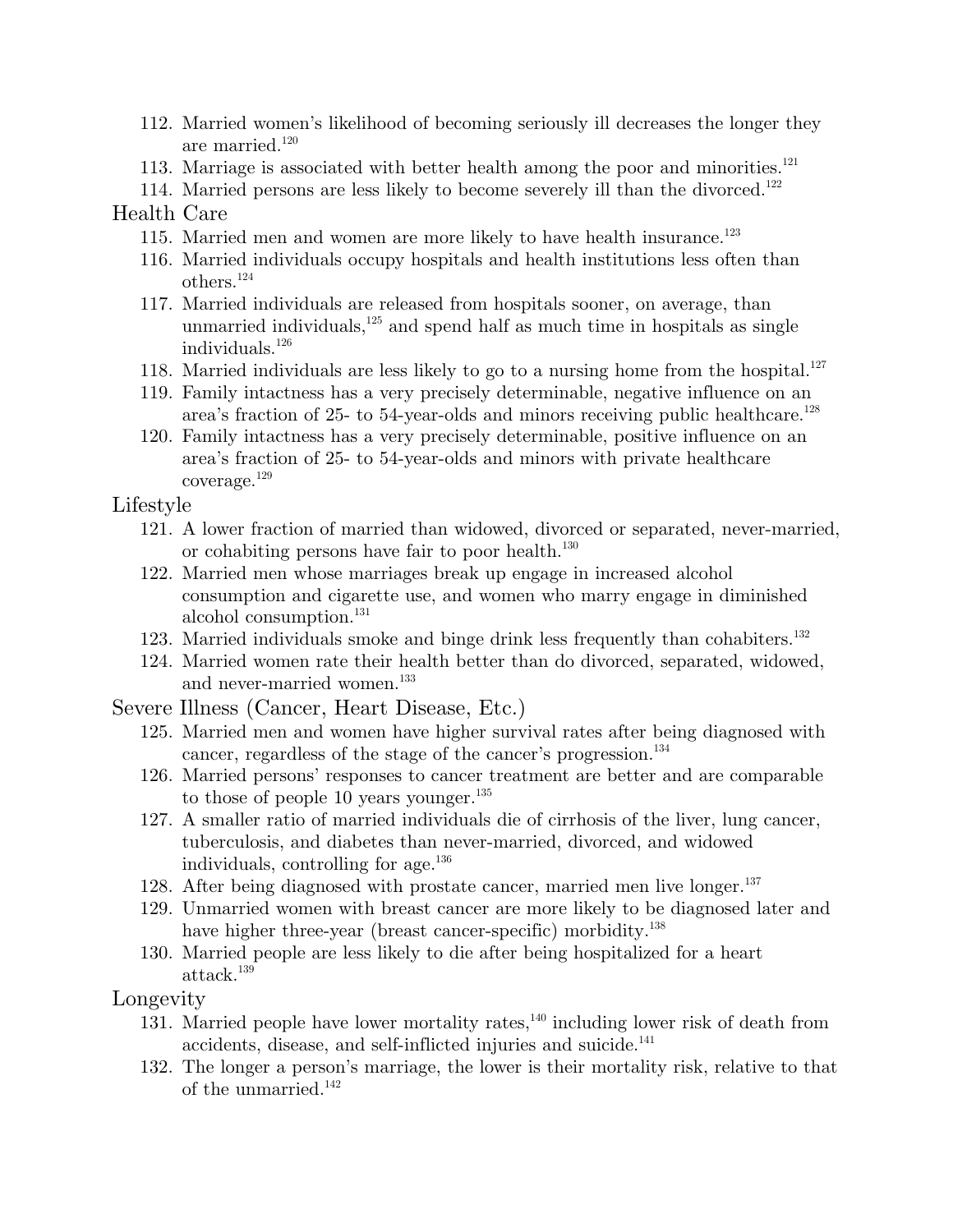## STDs and Pregnancy

- 133. A smaller percentage of individuals in intact marriages than always single, divorced and remarried, or divorced and separated persons have ever had a sexually transmitted disease.<sup>143</sup>
- 134. Married mothers practice better prenatal care and more consistently avoid harmful substances than unmarried mothers do.<sup>144</sup>
- 135. Married mothers are less likely to have low birth weight children than stably cohabiting mothers or mothers involved in a romantic relationship with their baby's father.<sup>145</sup>

## Abortion

136. Married women have significantly fewer abortions than unmarried women. $^{146}$ Children's Well-Being

137. Girls raised in intact married families have a later onset of puberty and thus are less likely to experience teenaged pregnancy.<sup>147</sup>

## VII. Reasons to Marry: Mental Health

- 138. Married people are least likely to have mental disorders.<sup>148</sup>
- 139. Marriage protects against feelings of loneliness.<sup>149</sup>
- 140. Married persons have higher levels of emotional and psychological well-being than those who are single, divorced, or cohabiting.<sup>150</sup>
- 141. Married mothers enjoy greater psychological well-being and greater love and intimacy than cohabiting or single mothers.<sup>151</sup>
- 142. Children and adolescents from intact married families enjoy more emotional and behavioral well-being than children in cohabiting or step families.<sup>152</sup>

## Anxiety and Stress

- 143. Both adults and children in married families suffer less psychological distress than their counterparts in divorced families.<sup>153</sup>
- 144. Married men have lower levels of stress hormones.154
- 145. Married women experience less psychological distress.155
- 146. Married mothers feel less ambivalence and experience less conflict with their husbands than do cohabiting and single women with their partners, as well as more love and intimacy.<sup>156</sup>

## Depression

- 147. Those who are married report less depression<sup>157</sup> than cohabiting couples.<sup>158</sup>
- 148. Married mothers report less depression, more support from their partners, and more stable relationships than cohabiting mothers.<sup>159</sup>
- 149. Adolescents living with married parents are less likely to be depressed than those in stepfamilies or single-parent families (with or without other adults present).160

#### Suicide

- 150. Married people are least likely to commit suicide. $^{161}$
- 151. Adolescents in divorced families are more likely to commit suicide.<sup>162</sup>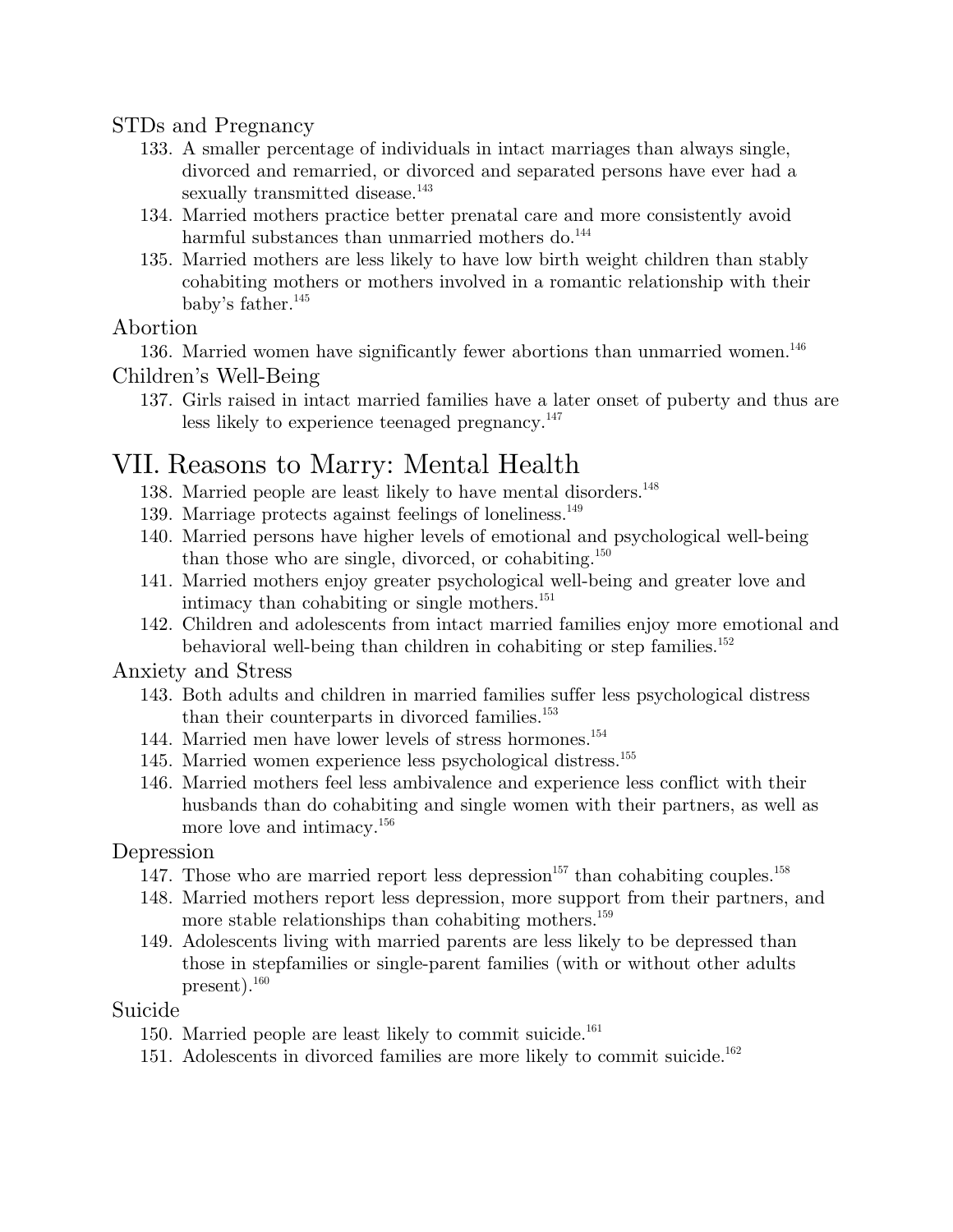#### Happiness

- 152. A larger fraction of those raised in an intact family consider themselves "very happy" than those raised in non-intact families.<sup>163</sup>
- 153. Married people are much more likely to report being happy than cohabiters.164
- 154. Married people (those in intact marriages and those who have divorced and remarried) most frequently report being proud of their work.<sup>165</sup>
- 155. Married mothers of infants have the most positive attitudes and report forming better home environments than single and cohabiting mothers.<sup>166</sup>

#### Drug and Alcohol Use

- 156. Teenagers from intact families are less likely to begin smoking than those with never-married or divorced single parents.<sup>167</sup>
- 157. Continuously married adults less frequently report that they sometimes drink too much.<sup>168</sup>
- 158. Married women have fewer alcohol problems.<sup>169</sup>
- 159. Married individuals are more likely to cease using marijuana, due in part to improvements in self-control.170
- 160. Adolescents from intact married families are less likely to use cocaine than those from divorced families.<sup>171</sup>

#### **Community**

- 161. Older married couples enjoy more social support than older cohabiters.<sup>172</sup>
- 162. Married mothers enjoy more social support than cohabiting or single mothers.<sup>173</sup>
- 163. Those in intact marriages less often report believing that most people would try to take advantage of others.174
- 164. Married parents spend more on education and less on alcohol and tobacco as compared to cohabiting parents.175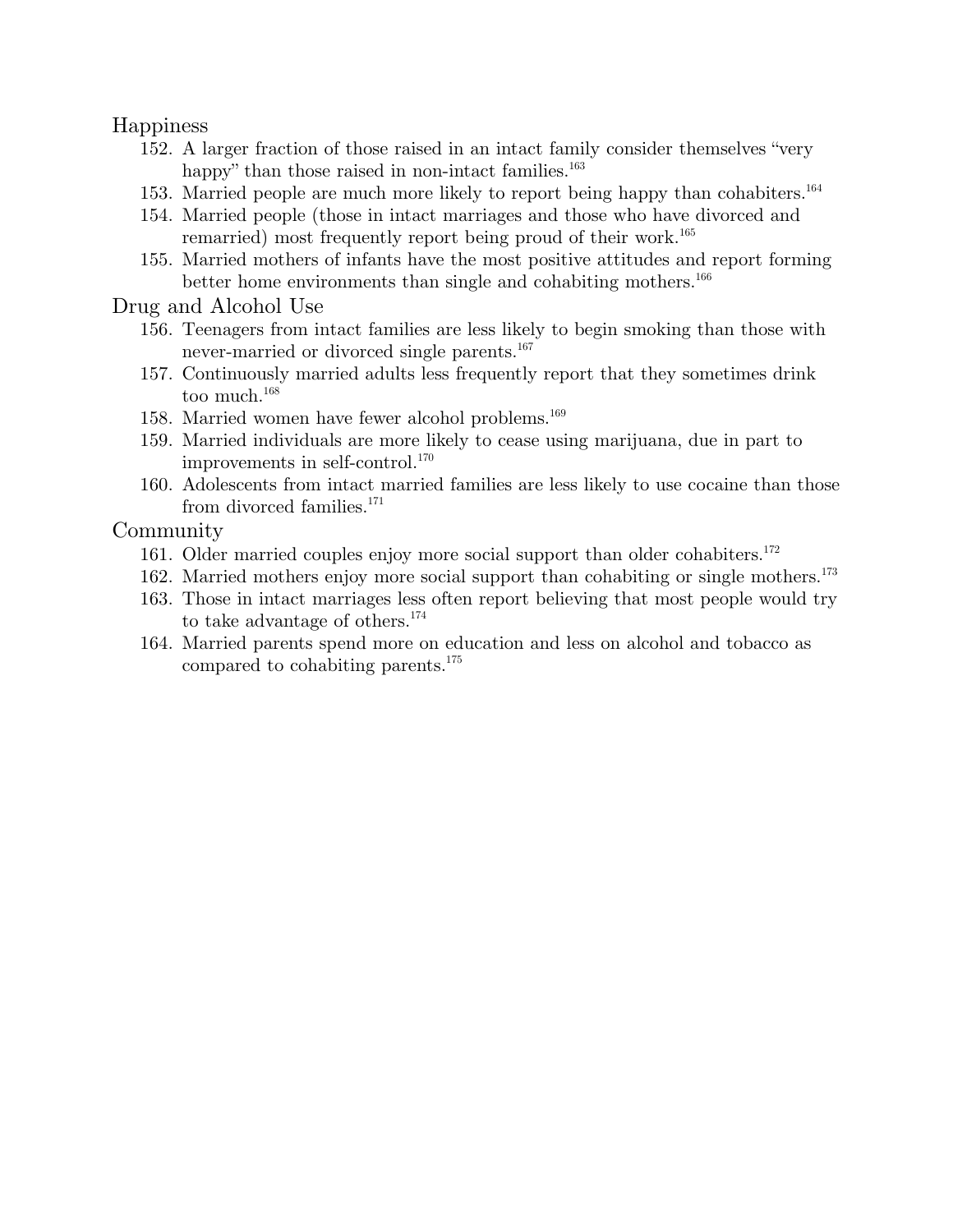# Appendix Research Note

While most researchers agree on the benefits of marriage, some discrepancies exist among the way they believe the research should be interpreted.

The first is the difference between selection and protection—that is, the difference between the idea that specific kinds of people (healthier people, more affluent people, more religious people) tend to get married and the idea that marriage itself is protective and offers specific benefits (health, economic stability, greater religiosity). Some research controls for the effects of selection, but not all studies implement these controls. Although most of these benefits are actually the effect of marriage itself, some research shows the impact of self-selection.

The second pertains to marital quality. Some researchers say that a happy and healthy marriage is fundamentally different from one filled with conflict. This thinking has empirical backing, but there is also evidence to suggest that even a very difficult marriage retains some of the benefits associated with marriage for both the parents and the children.

## For more information:

- Jana Staton, "Making the Connection Between Healthy Marriage and Health Outcomes: What the Research Says," *National Healthy Marriage Resource Center* Research Brief (2009): 1-18.
- California Healthy Marriages Coalition, "Healthy Marriages, Healthy Society. Research on the Alignment of Marital Outcomes, Marriage Education and Key Social Concerns." Available at http://www.camarriage.com/content/resources/1f250f81-d24d-4937-9ce1- 595464e2b6c8.pdf.
- California Healthy Marriages Coalition, "Healthy Marriages, Mental Health. Research on the Alignment of Marital Outcomes and Mental Health." Available at http://camarriage.com/content/resources/7b8690b0-784f-46e7-af7d-438a9b064557.pdf.
- California Healthy Marriages Coalition, "Healthy Marriages, Responsible Fatherhood. Research on the Alignment of Marital Outcomes Marriage Education and Their Impact on Father Involvement in the Lives of Their Children." Available at http://camarriage.com/content/resources/16aedc8f-d9a5-494a-b3d0- 6672034f8b9f.pdf.
- Mary Parke, "Are Married Parents Really Better for Children? What Research Says About the Effects of Family Structure on Child Well-Being," *Center for Law and Social Policy* (May 2003): 1-11.

 $\overline{a}$ <sup>1</sup> See Patrick F. Fagan and Nicholas Zill, "The Second Annual Index of Family Belonging and Rejection," (Washington, D.C.: Marriage and Religion Research Institute, 2011). Available at http://marri.frc.org/index-2011.

<sup>&</sup>lt;sup>2</sup> See Patrick F. Fagan and Nicholas Zill, "The Second Annual Index of Family Belonging and Rejection," (Washington, D.C.: Marriage and Religion Research Institute, 2011). Available at http://marri.frc.org/index-2011.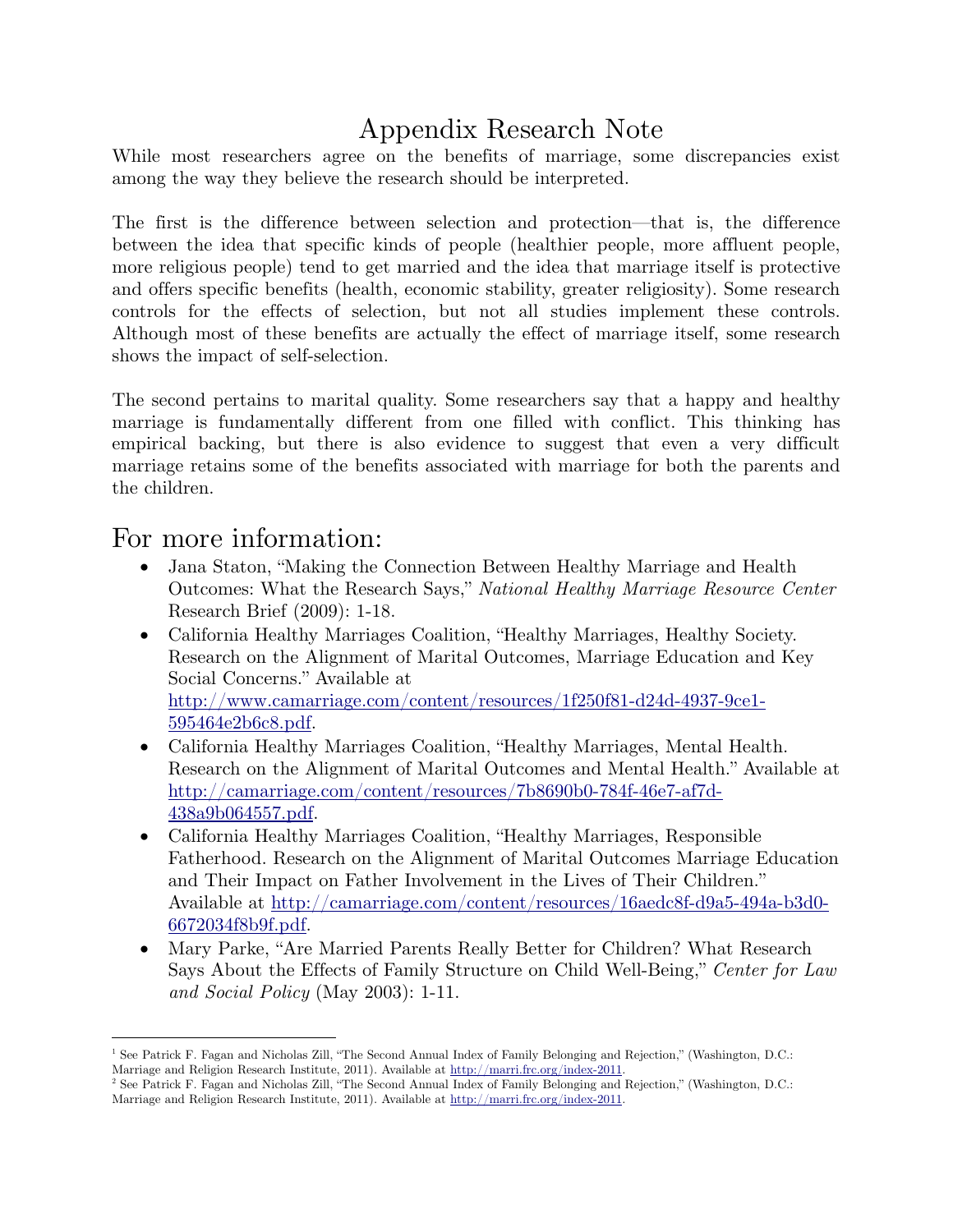3 Patrick F. Fagan and Althea Nagai, "'The Personal Importance of Being Married' by Marital Status." Available at

4 Scott Talkington, "'Ever had an Unwed Pregnancy' by Current Religious Attendance and Structure of Family of Origin." Available at http://marri.frc.org/get.cfm?i=MA11A01. Accessed 1 September 2011.

Lawrence L. Wu and Brian C. Martinson, "Family Structure and the Risk of a Premarital Birth," *American Sociological Review* 58, no. 2 (1993): 210-232.

<sup>5</sup> Henry Potrykus and Patrick Fagan, "U.S. Social Policy Dependence on the Family, Derived from the Index of Belonging," (Washington, D.C.: Marriage and Religion Research Institute, 2013), 31. Available at http://marri.us/policy-2013. 6

 Wendy D. Manning, "The Changing Institution of Marriage: Adolescents' Expectation to Cohabit and to Marry," *Journal of Marriage and Family* 69, no. 3 (August 2007): 559-575. As cited by The Heritage Foundation: Family Facts. Available at http://www.familyfacts.org/briefs/22/navigating-the-winding-road-how-family-and-religion-influence-teen-and-young-adult-outcomes.

Accessed 20 July 2011.

 $\overline{a}$ 

7 Patrick F. Fagan and Althea Nagai, "Intergenerational Links to Marital Happiness: Family Structure." Available at http://www.frc.org/mappingamerica/mapping-america-32-intergenerational-links-to-marital-happiness-family-structure. Accessed 1 September 2011.

8 Patrick F. Fagan and Althea Nagai, "Divorce or Separation: Family Structure in Adolescence." Available at http://www.frc.org/mappingamerica/mapping-america-62-divorce-or-separation-family-structure-in-adolescence. Accessed 22 September 2011.

Jay D. Teachman, "Childhood Living Arrangements and the Intergenerational Transmission of Divorce," *Journal of Marriage and Family* 64 (2002): 717–729. As cited by The Heritage Foundation: Family Facts. Available at

http://www.familyfacts.org/briefs/39/family-environment-and-childrens-prospects-for-marriage. Accessed 20 July 2011. *<sup>9</sup>* Bonnie Barber, Jacquelynne S. Eccles, Lisa J. Colarossi, and Michael F. Schrecker, "The Impact of Family Structure on Gender-Role Attitudes of Adolescents and Their Mothers," University of Michigan Paper 1989, funded by Grant HD17296 from National Institute of Child Health and Human Development (paper presented at biennial meeting of Society for Research in Child Development, Kansas City, Missouri, April 1989): 6. Available at http://www.rcgd.isr.umich.edu/garp/articles/eccles89.pdf. Accessed 5 December 2011.

10 Susan Brown and Alan Booth, "Cohabitation versus Marriage: A Comparison of Relationship Quality," *Journal of Marriage and the Family* 58, no. 3 (1996): 674.

Larry Bumpass, James Sweet, and Andrew Cherlin, "The Role of Cohabitation in Declining Rates of Marriage," *Journal of Marriage and the Family* 53, no. 4 (1991): 923.

Scott Stanley, Sarah Whitton, Howard Markham, "Maybe I Do: Interpersonal Commitment and Premarital or Nonmarital Cohabitation," Journal of Family Issues 25, no. 4 (2004): 507-508.

<sup>11</sup> Daniel Lees, "The Psychological Benefits of Marriage," *Research Note* (April 2007): 1-4. Available at

http://www.maxim.org.nz/files/pdf/psychological\_benefits\_of\_marriage.pdf. Accessed 27 July 2011.

12 Silvio Silvestri, "Marital instability in men from intact and divorced families: Interpersonal behavior, cognitions and intimacy,"

*Journal of Divorce and Remarriage* 18 (1992): 79-108.<br><sup>13</sup> Stacy Rosenkrantz Aronson and Aletha C. Huston, "The mother-infant relationship in single, cohabiting, and married families: a case for marriage?" *Journal of Family Psychology* 18, no. 1 (March 2004): 5-18. As cited by The Heritage Foundation: Family Facts. Available at http://www.familyfacts.org/search?q=huston%20and%20aronson&type=findings&page=1. Accessed 1 September 2011. <sup>14</sup> Nicholas Zill, "Quality of Parent-Child Relationship and Family Structure." Available at

http://www.frc.org/mappingamerica/mapping-america-47-quality-of-parent-child-relationship-and-family-structure. Accessed 1 September 2011.<br><sup>15</sup> David Eggenbeen, "Cohabitation and Exchanges of Support," Social Forces 83, no. 3 (2005): 1105.

<sup>16</sup> Patrick F. Fagan and Althea Nagai, "The Personal Importance of Having Children by Marital Status." Available at http://www.frc.org/mappingamerica/mapping-america-80-the-personal-importance-of-having-children-by-marital-status. Accessed 1 September 2011.

17 Ronald Angel and Jacqueline Angel, *Painful Inheritance: Health and the New Generation of Fatherless Families* (Madison: The University of Wisconsin Press, 1993): 139, 148. As cited in Glenn T. Stanton, "Why Marriage Matters." Available at

http://www.ampartnership.org/resourcecenter/news/89-why-marriage-matters.html. Accessed 27 July 2011. 18 Patrick F. Fagan and Scott Talkington, "Ever Had Intercourse at 14 Years of Age or Younger." Available at

http://marri.frc.org/get.cfm?i=MA11B05. Accessed 26 August 2011.<br><sup>19</sup> Patrick F. Fagan and D. Paul Sullins, "Females Who Had Sexual Intercourse before Turning 18 Are More Likely to Worship Infrequently and to Have Grown Up in Non-Intact Families." Available at http://www.frc.org/mappingamerica/mapping-america-96 females-under-the-age-of-18-at-first-sexual-intercourse-3-charts. Accessed 26 August 2011.<br><sup>20</sup> Patrick F. Fagan, "Family Structure and Sexual Intercourse Partners--Adolescent Girls." Available at

http://www.frc.org/mappingamerica/mapping-america-5-family-structure-and-sexual-intercourse-partners-adolescent-girls. Accessed 26 August 2011.

<sup>21</sup> Patrick F. Fagan and Althea Nagai, "Number of Sexual Partners in Lifetime." Available at http://marri.us/get.cfm?i=MA12H09. Accessed 19 December 2013.

<sup>22</sup> Patrick F. Fagan and D. Paul Sullins, "'Women Who Cohabited with Eventual First Husband' by Structure of Family of Origin and by Current Religious Attendance." Available at  $\frac{http://marri.frc.org/get.cfm?i=MA10G09}{http://marri.frc.org/get.cfm?i=MA10G09}$ . Accessed 1 September 2011.<br><sup>23</sup> Arland Thornton, "Influence of the Marital History of Parents on the Marital and Cohabi

*American Journal of Sociology* 986, no. 4 (Jan 1991): 883, 886.<br><sup>24</sup> Arland Thornton, "Influence of the Marital History of Parents on the Marital and Cohabitational Experiences of Children,"

*American Journal of Sociology* 986, no. 4 (Jan 1991): 883, 888.

http://www.frc.org/mappingamerica/mapping-america-83-the-personal-importance-of-being-married-by-marital-status-. Accessed 1 September 2011.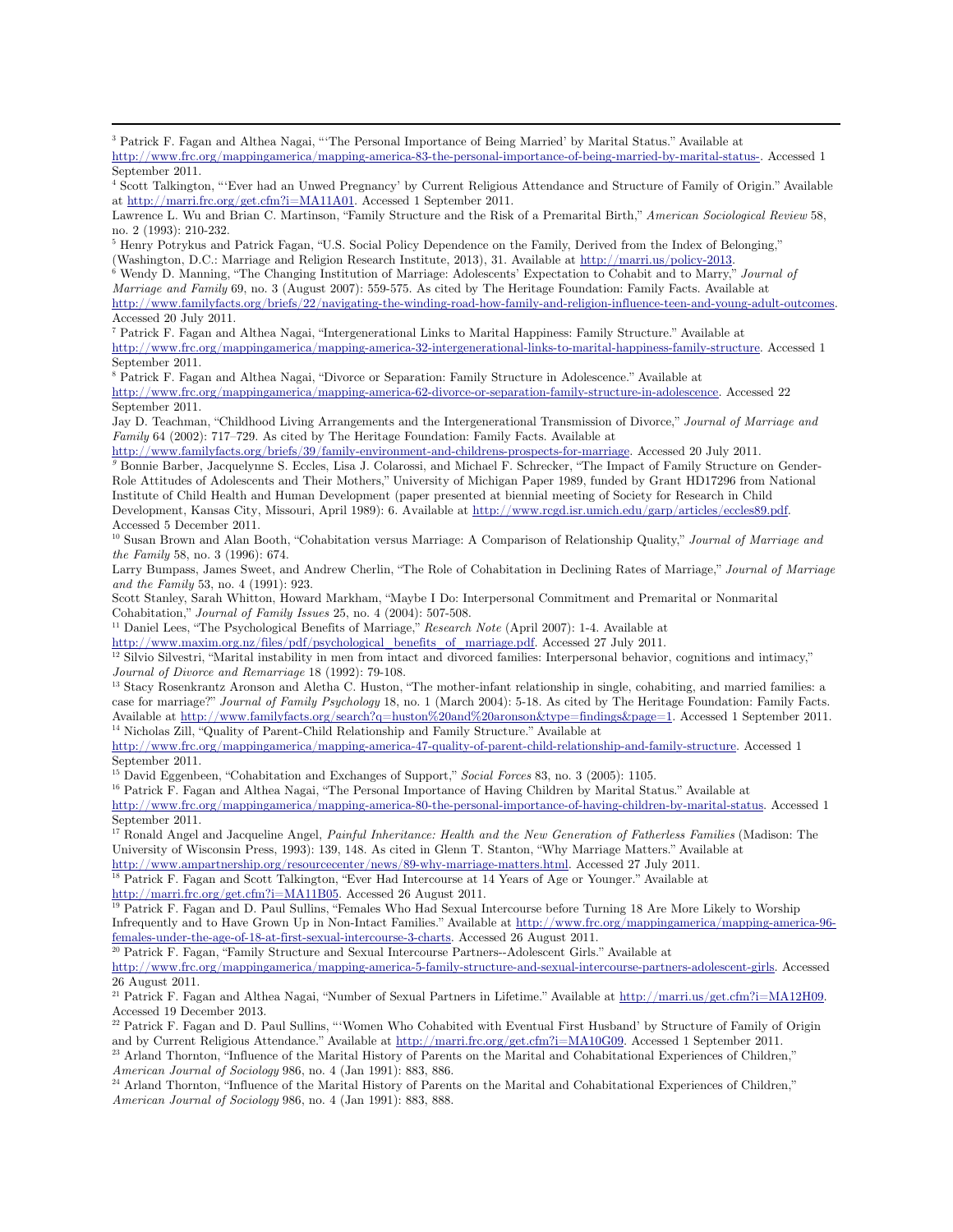$\overline{a}$ 

Laumann, et al., *The Social Organization of Sexuality: Sexual Practices in the United States* (Chicago: University of Chicago Press, 1994), 364, table 10.5; Andrew Greeley, *Faithful Attraction: Discovering Intimacy, Love and Fidelity in American Marriage* (New York: Tom Doherty Association, 1991), see chapter 6. As cited in Glenn T. Stanton, "Why Marriage Matters." Available at

http://www.ampartnership.org/resourcecenter/news/89-why-marriage-matters.html. Accessed 27 July 2011.<br><sup>30</sup> Linda J. Waite and Maggie Gallagher, "The Case for Marriage: Why Married People are Happier, Healthier, and Better Financially." As cited by Richard Niolon. Available at

http://successfulsingles.com/media\_articles\_files/The%20Case%20for%20Marriage:%20Why%20Married%20People%20Are%20Happ ier,%20Healthier,%20and%20Better%20off%20Financially.pdf. Accessed 27 July 2011.

31 D.G. Blanchflower and A.J. Oswald, "Money, Sex and Happiness: An Empirical Study," *Scandinavian Journal of Economics* 106, no. 3 (2006). As cited in Daniel Lees, "The Psychological Benefits of Marriage," *Research Note* (April 2007): 1-4. Available at http://www.maxim.org.nz/files/pdf/psychological\_benefits\_of\_marriage.pdf. Accessed 27 July 2011.

32 Patrick F. Fagan and Althea Nagai, "Degree to Which Respondent Enjoys Intercourse with Current Sexual Partner by Current Religious Attendance and Marital Status." Available at http://marri.us/get.cfm?i=MA13D03. Accessed 19 December 2013.<br><sup>33</sup> Patrick F. Fagan and Althea Nagai, "'Feels Satisfied During Intercourse with Current Sexual Partner'

Attendance and Marital Status." Available at http://marri.us/get.cfm?i=MA13E07. Accessed 19 December 2013.<br><sup>34</sup> Patrick F. Fagan and Althea Nagai, "'Feels Loved During Intercourse with Current Sexual Partner' by Current Re

Attendance and Marital Status." Available at <u>http://marri.us/get.cfm?i=MA13E05</u>. Accessed 19 December 2013.<br><sup>35</sup> Patrick F. Fagan and Althea Nagai, "'Feels "Taken Care of" During Intercourse with Current Sexual Partner' b

<sup>36</sup> Patrick F. Fagan and Althea Nagai, "'Feels Thrilled, Excited During Intercourse with Current Sexual Partner' by Current

Religious Attendance and Marital Status." Available at  $\frac{http://marri.us/get.cfm?i=MA12H03}{http://marri.us/get.cfm?i=M12H03}$ . Accessed 19 December 2013.<br><sup>37</sup> Patrick F. Fagan and Althea Nagai, "'Feels Guilty During Intercourse with Current Sexual

<sup>38</sup> Patrick F. Fagan and Althea Nagai, "Feels Sad During Intercourse with Current Sexual Partner' by Current Religious Attendance

and Marital Status." Available at <u>http://marri.us/get.cfm?i=MA13E06</u>. Accessed 19 December 2013.<br><sup>39</sup> Patrick F. Fagan and Althea Nagai, "'Feels Scared, Afraid During Intercourse with Current Sexual Partner' by Current Re Attendance and Marital Status." Available at http://marri.us/get.cfm?i=MA12H05. Accessed 19 December 2013.<br><sup>40</sup> Arland Thornton, William G. Axinn, and Daniel H. Hill, "Reciprocal Effects of Religiosity, Cohabitation, and M

*American Journal of Sociology* 98, no. 3 (1992): 643.<br><sup>41</sup> Scott M. Myers, "An interactive model of religiosity inheritance: The importance of family context," *American Sociological Review* 

61 (1996): 864.

42 Patrick F. Fagan and Althea Nagai, "Adult Religious Attendance by Family Structure in Adolescence." Available at http://www.frc.org/mappingamerica/mapping-america-71-adult-religious-attendance-by-family-structure-in-adolescence. Accessed 26 August 2011.

43 Jeremy E. Uecker, "Losing My Religion: The Social Sources of Religious Decline in Early Adulthood," *Social Forces* 85, no. 4 (June 2007): 1667-1692. As cited by The Heritage Foundation: Family Facts. Available at  $\frac{\text{http://www.familyfacts.org/briefs/22/navigating-the-winding road-hour-family-and-religion-influence-teen-and-voung-addult-outcomes. Accessed 20 July 2011.}$ 

<sup>44</sup> Frank F. Furstenberg and Christine Winquist Nord, "Parenting apart: Patterns of childrearing after marital disruption," Journal of *Marriage and the Family* 47 (1985): 893-904. As cited in Sandra J. Balli, David H. Demo, John F. Wedman, "Family Involvement

with Children's Homework: An Intervention in the Middle Grades," Family Relations 47, no. 2 (April 1998): 150.<br><sup>45</sup> Alan C. Acock and David H. Demo, *Family diversity and well-being* (Thousand Oaks, CA: Sage, 1994). As cit David H. Demo, John F. Wedman, "Family Involvement with Children's Homework: An Intervention in the Middle Grades," *Family* 

*Relations* 47, no. 2 (April 1998): 150. 46 Susan L. Brown, "Family Structure and Child Well-Being: The Significance of Parental Cohabitation," *Journal of Marriage and the Family* 66, no. 2 (2004): 362.

Jay D. Teachman, "The Living Arrangements of Children and their Educational Well-Being," *Journal of Family Issues* 29, no. 6 (2008): 747.

Sarah Halpern-Meekin and Laura Tach, "Heterogenity in Two-Parent Families and Adolescent Well-Being," *Journal of Marriage and the Family* 70, no. 2 (2008): 445. 47 Julie Artis, "Maternal Cohabitation and Child Well-Being Among Kindergarten Children," *Journal of Marriage and the Family* 69,

no. 1 (2007): 227-232.

48 Youngmin Sun and Yuanzhang Li, "Children's Well-Being During Parents' Marital Disruption Process: A Pooled Time-Series

Analysis," *Journal of Marriage and Family* 64 (May 2002): 472–488. As cited by The Heritage Foundation: Family Facts. Available at http://www.familyfacts.org/briefs/35/family-structure-and-childrens-education. Accessed 20 July 2011.

<sup>25</sup> Patrick F. Fagan and D. Paul Sullins, "Women (aged 14-44) Who Had a Homosexual Sexual Partner in the Past Year." Available at http://www.frc.org/marriinteriorpages/mapping-america-93-women-who-had-a-homosexual-sexual-partner-in-the-past-year-by-

current-religious-attendance-and-structure-of-family-of-origin. Accessed 26 August 2011.<br><sup>26</sup> Patrick F. Fagan and Althea Nagai, "Adultery by Marital Status." Available at  $\frac{\text{http://www.frc.org/mappingamerica/mapping-america-74-adultery-by-marital-status.}$  Accessed 26

Judith Treas and Deirdre Giesen, "Sexual Infidelity among Married and Cohabiting Americans," *Journal of Marriage and the Family* 62, no. 1 (2000): 54. 28 Patrick F. Fagan Althea Nagai, "'Has Ever Paid or Been Paid for Sex' by Current Religious Attendance and Marital Status."

Available at http://marri.us/get.cfm?i=MA12H08. Accessed 19 December 2013. 29 Robert T. Michael, et al., *Sex in America: A Definitive Survey* (Boston: Little, Brown, and Company, 1994), 124-129; Edward O.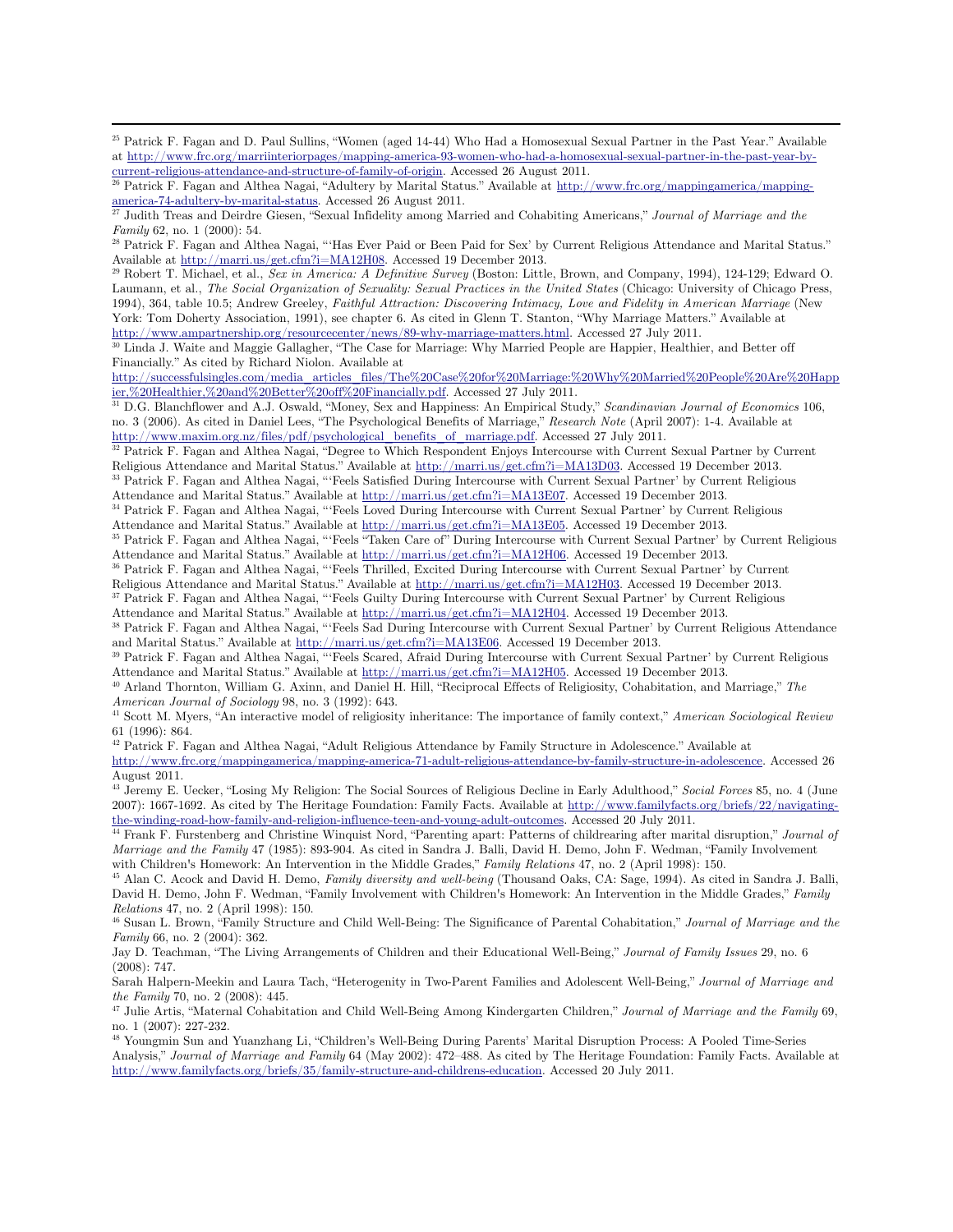49 Patrick F. Fagan and Scott Talkington, "'Likely to Receive Mostly A's' by Structure of Family of Origin and by Current Religious Attendance." Available at http://www.frc.org/mappingamerica/mapping-america-100-students-who-receive-mostly-as. Accessed 13 September 2011.

 $\overline{a}$ 

likelihood of divorce," *Journal of Marriage and the Family* 50 (1988): 800.<br><sup>53</sup> Henry Potrykus and Patrick Fagan, "U.S. Social Policy Dependence on the Family, Derived from the Index of Belonging,"

(Washington, D.C.: Marriage and Religion Research Institute, 2013), 32. Available at  $\frac{http://marri.us/policy-2013}{http://marri.us/policy-2013}$ .<br><sup>54</sup> Patrick F. Fagan and Scott Talkington, "Ever Received a High School Degree' by Structure of Fami

55 Jan O. Jonsson and Michael Gahler, "Family Dissolution, Family Reconstitution, and Children's Educational Careers: Recent Evidence for Sweden," *Demography* 34, no. 2 (1997): 285. **Solutional Constanting Mannifest** 2016 Wendy Manning and Kathleen Lamb, "Adolescent Well-Being in Cohabitating, Married, and Single-Parent Families," *Journal of* 

*Marriage and Family* 65 (November 2003): 876–893. As cited by The Heritage Foundation: Family Facts. Available at http://www.familyfacts.org/briefs/35/family-structure-and-childrens-education. Accessed 20 July 2011.

Paul R. Amato and Alan Booth, "Consequences of parental divorce and marital unhappiness for adult well-being," *Social Forces* 69 (1991): 895–914.

James S. Coleman, et al., *Equality of Educational Opportunity*, U.S. Department of Health, Education and Welfare, Washington, D.C., 1966.

Ruth B. Ekstrom, et al., "Who drops out of school and why: Findings from a national study," *Teachers College Record* 87 (1986): 356-73.

D.R. Featherstone, B.P. Cundick, and L.C. Jensen, "Differences in School Behavior and Achievement between Children from Intact, Reconsituted, and Single-Parent Families," *Adolescence* 27, no. 105 (1992): 1-12.

Debra J. Mulholland, et al., "Academic performance in children of divorce: Psychological resilience and vulnerability," *Psychiatry* 54 (1991): 268-280.

57 Shannon E. Cavanagh and Aletha C. Houston, "Family Instability and Children's Early Problem Behavior," *Social Forces* 85, no. 1 (September 2006): 551-581.

58 Patrick F. Fagan, "Family Structure and Expulsion or Suspension from School." Available at

http://www.frc.org/mappingamerica/mapping-america-20-family-structure-and-expulsion-or-suspension-from-school. Accessed 22 September 2011.

Paul R. Amato, "The Impact of Family Formation Change on the Cognitive, Social, and Emotional Wellbeing of the Next Generation," *Future of Children*, 15 (2005): 86.

Wendy D. Manning and Kathleen A. Lamb, "Adolescent Well-Being in Cohabitating, Married, and Single-Parent Families," *Journal of Marriage and the Family* 65, no. 4 (2003): 885-893.

A.U. Rickel and T.S. Langer, "Short-term and long-term effects of marital disruption on children," *American Journal of Community* 

*Psychology* 13 (1985): 599–661.<br><sup>59</sup> Henry Potrykus and Patrick Fagan, "U.S. Social Policy Dependence on the Family, Derived from the Index of Belonging,"

(Washington, D.C.: Marriage and Religion Research Institute, 2013), 33. Available at http://marri.us/policy-2013.<br><sup>60</sup> Wendy Manning and Daniel Lichter, "Parental Cohabitation and Children's Economic Well-Being," Journal o

*Family* 58, no. 4 (1996): 1003.<br><sup>61</sup> U.S. Census Bureau, "Evidence From Census 2000 About Earnings by Detailed Occupation for Men and Women," Census 2000

Special Reports, U.S. Department of Commerce, Washington, D.C. (2004).

Brett V. Brown, "The single-father family: Demographic, economic, and public transfer use characteristics," *Marriage and Family* 

<sup>62</sup> Kate Antonovics and Robert Town, "Are All the Good Men Married? Uncovering Sources of the Marital Wage Premium," *American Economic Review* 9 (May 2004) 317-321. As cited in Patrick F. Fagan, "The Family GDP: How Marriage and Fertility

Drive the Economy," *The Family in America* 24, no. 2 (Spring 2010): 141.<br><sup>63</sup> Joseph Lupton and James P. Smith, "Marriage, Assets, and Savings," *Labor and Population Program*, Working Paper Series 99-12 (November 1999): 16-17. As cited in Patrick F. Fagan, Andrew J. Kidd, and Henry Potrykus, "Marriage and Economic Well-Being: The Economy of the Family Rises or Falls with Marriage," (May 2011). Available at http://marri.frc.org/get.cfm?i=RS11E03. Accessed 20 July 2011.

64 Survey of Consumer Finance, 2007. As cited in Patrick F. Fagan, Andrew J. Kidd, and Henry Potrykus, "Marriage and Economic Well-Being: The Economy of the Family Rises or Falls with Marriage," (May 2011). Available at

http://marri.frc.org/get.cfm?i=RS11E03. Accessed 20 July 2011. <sup>65</sup> Statistical Abstract of the United States 2010. U.S. Bureau of the Census, Current Population Reports, P60-235; (published <sup>65</sup> Statistical Abstract of th August 2008). "Table 683. Median Income of Families by Type of Family in Current and Constant (2007) Dollars." Found at http://www.census.gov/compendia/statab/cats/income\_expenditures\_poverty\_wealth.html. Found on July 8, 2010. As cited in Patrick F. Fagan, Thomas J. Tacoma, Brooke A. Tonne, and Alexander W. Matthews, "The Annual Report on Family Trends: 2011, The Behaviors of the American Family in the Five Major Institutions of Society" (February 2011): 101-102. Available at http://marri.frc.org/get.cfm?i=RS11B01. Accessed December 6, 2013.

<sup>50</sup> Patrick F. Fagan, "Family Structure and School Performance of U.S. High School Students." Available at

 $\underline{\text{http://www.frc.org/content/mapping-american-family-structure-and-school-performance. Accessed 29 August 2011.}}$  <br> Patrick F. Fagan and D. Paul Sullins, "Mothers (aged 35-44) Who Have Attained a Bachelor's Degree' by Religious Attendance and Present Family Structure." Available at http://www.frc.org/mappingamerica/mapping-america-92-women-attaining-a-bachelorsdegree-by-religious-attendance-and-present-family-structure. Accessed 22 September 2011.

U.S. Census Bureau, Current Population Survey, "America's Children: Key Indicators of National Wellbeing," 2010. As cited by The Heritage Foundation: Family Facts. Available at http://www.familyfacts.org/charts/marriage-and-family. Accessed 20 July 2011.<br><sup>52</sup> Verna M. Keith and Barbara Finlay, "The impact of parental divorce on children's educationa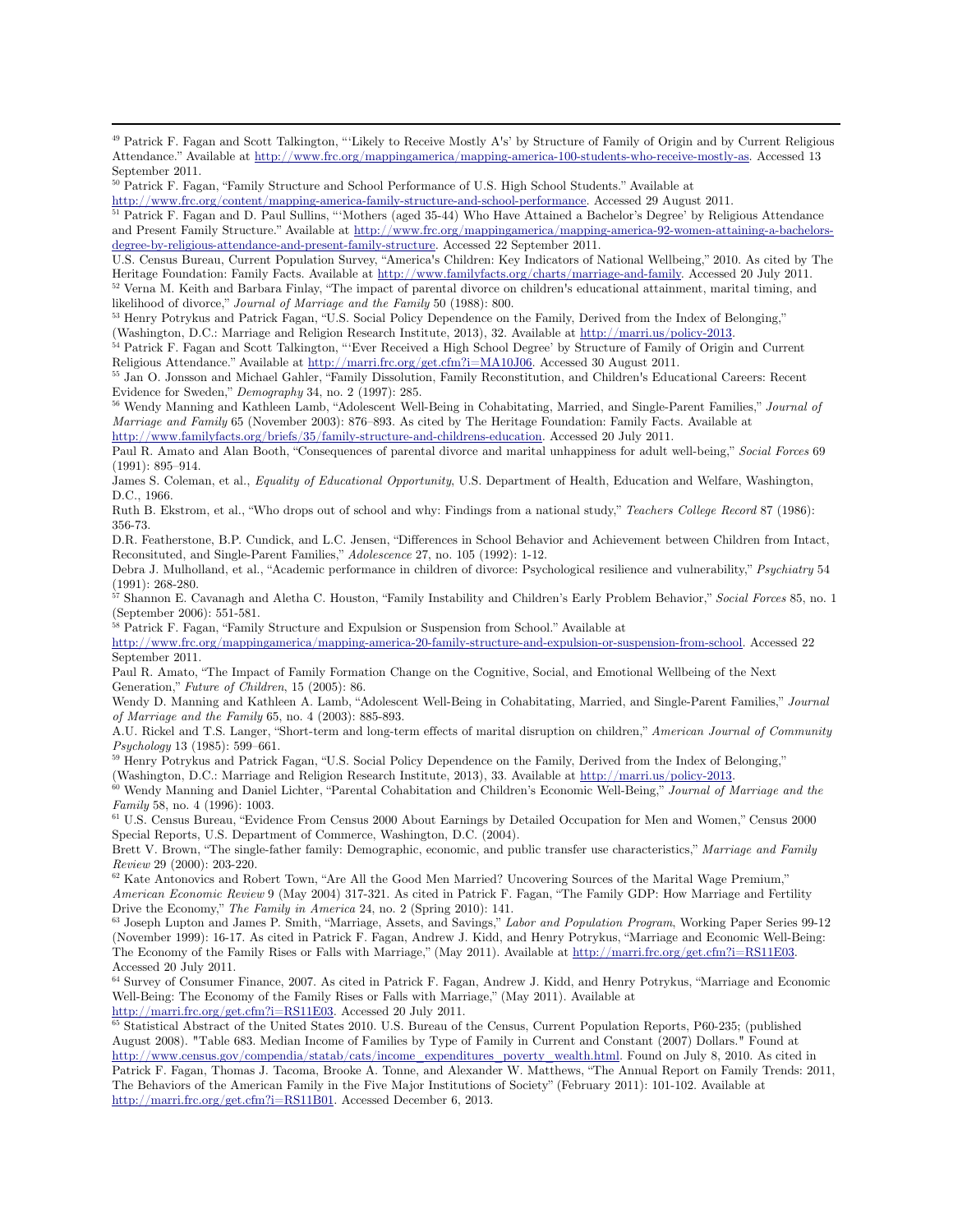66 Marianne E. Page and Ann Hugg Stevens, "Understanding Racial Differences in the Economic Costs of Growing Up in a Single-Parent Family," *Demography* 42 (2005): 75-90; Andrea E. Willson and Melissa A. Hardy, "Racial Disparities in Income Security for a Cohort of Aging American Women," *Social Forces* 80 (2002): 1283-1306; Steven L. Nock, "Marriage and Fatherhood in the Lives of African American Men," in *Black Fathers in Contemporary Society*, ed. O. Clayton, R. Mincy, and D. Blankenhorn (New York: Russell Sage Foundation, 2003), 30-42. As cited in Institute for American Values, "Why Marriage Matters: 26 Conclusions from the Social Sciences," 21. Available at http://www.americanvalues.org/pdfs/why\_marriage\_matters2.pdf. Accessed 1 August 2011. 67 Richard W. Johnson and Melissa M. Favreault, "Economic Status in Later Life among Women Who Raised Children Outside of Marriage," *Journal of Gerontology* 59B, no. 6 (2004): S319. As cited in Patrick F. Fagan, Andrew J. Kidd, and Henry Potrykus, "Marriage and Economic Well-Being: The Economy of the Family Rises or Falls with Marriage," (May 2011). Available at http://marri.frc.org/get.cfm?i=RS11E03. Accessed 20 July 2011.

 $\overline{a}$ 

Sarah Avellar and Pamela J. Smock, "The Economic Consequences of the Dissolution of Cohabiting Unions," *Journal of Marriage and Family* 67, no. 2 (May 2005): 315-327. As cited by The Heritage Foundation: Family Facts. Available at

 $\frac{\text{http://www.familyfacts.org/briefs/31/family-structure-and-economic-well-being}}{\text{68} \text{Philip Cohen, "Cohabitation and the Declining Martinez Premium for Men," Work and Occupations 29, no. 3 (2002): 354.}$ and Rob Schwarzwalder, "Our Fiscal Crisis: We Cannot Tax, Spend and Borrow Enough to Substitute for Marriage," (June 2011). Available at http://microsite.frc.org/get.cfm?i=OR12A01. Accessed 20 July 2011.

See also Kate Antonovics and Robert Town, "Are All the Good Men Married? Uncovering the Sources of the Marital Wage Premium," *American Economic Review* 94, no. 2 (2004): 317-321; Philip N. Cohen, "Cohabitation and the Declining Marriage Premium for Men," *Work and Occupations* 29, no. 3 (2002): 356; Daniela Casale, "The Male Marital Earnings Premium in the Context of Bridewealth Payments: Evidence from South Africa," *Economic Development and Cultural Change* 58, no. 2 (2010): 219; Robert F. Schoeni, "Marital Status and Earnings in Developed Countries," *Journal of Population Economics* 8, no. 4 (November 1995): 357. All as cited in Patrick F. Fagan, Andrew J. Kidd, and Henry Potrykus, "Marriage and Economic Well-Being: The Economy of the Family Rises or Falls with Marriage," (May 2011). Available at http://marri.frc.org/get.cfm?i=RS11E03. Accessed 20 July 2011.

Phillip Cohen, "Cohabitation and the Declining Marriage Premium for Men," *Work and Occupations* 29, no. 3 (2002): 354. Sanders Korenman and David Neumark, "Does marriage really make men more productive?" *Journal of Human Resources* 26 (1990): 282-307.

Eng Seng Loh, "Productivity Differences and the Marriage Wage Premium for White Males," *Journal of Human Resources* 31 (1996): 566-589.

Leslie S. Stratton, "Examining the Wage Differential for Married and Cohabiting Men," *Economic Inquiry* 40 (2002): 199-212.<br><sup>70</sup> Richard W. Johnson and Melissa M. Favreault, "Economic Status in Later Life among Women Who Marriage," *Journal of Gerontology* 59B, no. 6 (2004): S321.

See also Pamela J. Smock, Wendy D. Manning, and Sanjiv Gupta, "The Effect of Marriage and Divorce on Women's Economic Well-

Being," *American Sociological Review* 64, no. 6 (December 1999): 803.<br><sup>71</sup> Jacob Silverman, "How Marriage Works." Available at <u>http://people.howstuffworks.com/marriage1.htm. Accessed 26 July 2011</u>. The State Farm website says that insurance rates drop for men under 25 who marry.<br><sup>72</sup> Jacob Silverman, "How Marriage Works." Available at http://people.howstuffworks.com/marriage1.htm. Accessed 26 July 2011.

 $^{73}$  Linsey Knerl, "6 financial benefits of marriage," *Investopedia*. Available at  $\underline{http://money.msn.com/family-money/6-finanical-}$ benefits-of-marriage-investopedia.aspx. Accessed 26 July 2011.

74 Joseph Lupton and James P. Smith, "Marriage, Assets, and Savings," in *Marriage and the Economy: Theory and Evidence From Advanced Industrial Societies,* ed. Shoshana A. Grossbard-Schectman (Cambridge, UK: Cambridge University Press, 2003), 129-152. As cited by The Heritage Foundation: Family Facts. Available at http://www.familyfacts.org/briefs/31/family-structure-andeconomic-well-being. Accessed 20 July 2011.

Joseph Lupton and James P. Smith, "Marriage, Assets, and Savings," *Labor and Population Program*, Working Paper Series 99-12 (November 1999): 20. As cited in Patrick F. Fagan, Andrew J. Kidd, and Henry Potrykus, "Marriage and Economic Well-Being: The Economy of the Family Rises or Falls with Marriage," (May 2011). Available at http://marri.frc.org/get.cfm?i=RS11E03. Accessed 20 July 2011.

75 Joseph Lupton and James P. Smith, "Marriage, Assets, and Savings," *Labor and Population Program*, Working Paper Series 99-12 (November 1999): 33.

76 Janet Wilmoth and Gregor Koso, "Does Marital History Matter? Marital Status and Wealth Outcomes among Preretirement Adults," *Journal of Marriage and Family* 64, no. 1 (February 2002): 262-263.<br><sup>77</sup> Survey of Consumer Finance, Federal Reserve Board (2007). As cited in Patrick F. Fagan, Andrew J. Kidd, and Henry Potrykus,

"Marriage and Economic Well-Being: The Economy of the Family Rises or Falls with Marriage," (May 2011): Chart 5: Median Net Worth of Households with Children by Family Structure. Available at http://marri.frc.org/get.cfm?i=RS11E03. Accessed 1 September 2011.

78 Julie Zissimopoulos, "Gain and Loss: Marriage and Wealth Changes over Time," *Michigan Retirement Research Center, Working* 

<sup>79</sup> Lauren J. Krivo and Robert L. Kaufman, "Housing and Wealth Inequality: Racial-Ethnic Differences in Home Equity in the United States," *Demography* 41 (2004): 585-605. As cited in Institute for American Values, "Why Marriage Matters: 26 Conclusions from the Social Sciences": 1-43. Available at http://www.americanvalues.org/pdfs/why\_marriage\_matters2.pdf. Accessed 1 August 2011.

80 Henry Potrykus and Patrick Fagan, "U.S. Social Policy Dependence on the Family, Derived from the Index of Belonging," (Washington, D.C.: Marriage and Religion Research Institute, 2013), 36. Available at http://marri.us/policy-2013.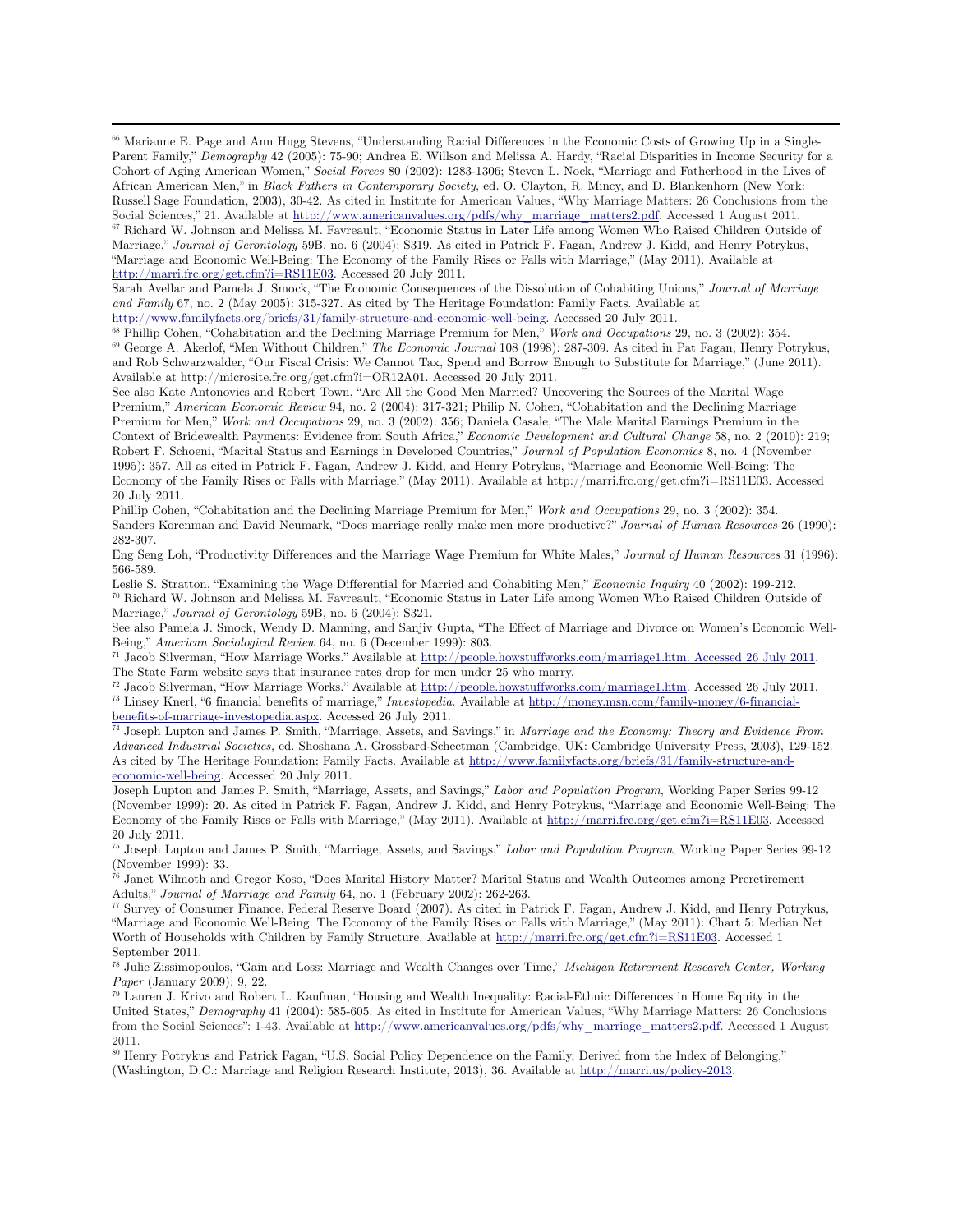81 Current Population Reports, Series P-6043, U.S. Census Bureau. As cited in Patrick F. Fagan, Thomas J. Tacoma, Brooke A. Tonne, and Alexander W. Matthews, "The Annual Report on Family Trends: 2011 The Behaviors of the American Family in the Five Major Institutions of Society" (February 2011). Available at http://marri.frc.org/get.cfm?i=RS11B01. Accessed 20 July 2011. Carmen DeNavas-Walt, Bernadette D. Proctor, and Jessica C. Smith, *Income, Poverty, and Health Insurance Coverage in the United States: 2007,* Current Population Reports, Series P60-235, "Table B-3: Poverty Status of Families by Type of Family: 1959 to 2007," Washington, D.C.: Bureau of the Census, 2008, 15. Available at http://www.census.gov/prod/2008pubs/p60-235.pdf. As cited in Patrick F. Fagan, Andrew J. Kidd, and Henry Potrykus, "Marriage and Economic Well-Being: The Economy of the Family Rises or Falls with Marriage," (May 2011). Available at http://marri.frc.org/get.cfm?i=RS11E03. Accessed 20 July 2011.<br><sup>82</sup> Robert E. Rector, Kirk Johnson, Patrick F. Fagan, and Lauren Noyes, "Increasing Marriage Would Dramatically

Poverty," Center for Data Analysis Report #03-06, The Heritage Foundation: Washington, D.C. (20 May 2003).<br><sup>83</sup> Scott J. South and Kyle D. Crowder, "Escaping distressed neighborhoods: Individual, community, and metropolita

*American Journal of Sociology* 102 (1997): 1064, 1068. **Dependence on the Family, Derived from the Index of Belonging,"** <sup>84</sup> Henry Potrykus and Patrick Fagan, "U.S. Social Policy Dependence on the Family, Derived from th

 $\overline{a}$ 

(Washington, D.C.: Marriage and Religion Research Institute, 2013), 37. Available at  $\frac{http://marri.us/policy-2013}{http://marri.us/policy-2013}$ .<br><sup>85</sup> Henry Potrykus and Patrick Fagan, "U.S. Social Policy Dependence on the Family, Derived from the

<sup>6</sup> Garnett Picot, Myles Zyblock, and Wendy Piper, "Why do Children Move Into and Out of Low Income: Changing Labour Market Conditions or Marriage or Divorce?" *Statistics Canada*, Analytical Studies Branch working paper (1999): 15; Timothy J. Biblarz and Adrian E. Raftery, "The Effects of Family Disruption on Social Mobility," *American Sociological Review* 58, no. 1 (February 1993): 105. Both as cited in Patrick F. Fagan, Andrew J. Kidd, and Henry Potrykus, "Marriage and Economic Well-Being: The Economy of the Family Rises or Falls with Marriage," (May 2011). Available at  $\frac{http://marri.fr.c.org/get.cfm?i=RS11E03}$ . <sup>87</sup> Survey of Consumer Finance, Federal Reserve Board (2007). As cited in Patrick F. Fagan, Andrew J. Kidd, and Henry Pot-rykus, "Marriage and Economic Well-Being: The Economy of the Family Rises or Falls with Marriage," (May 2011): Chart 7: Percent of Children in Poverty by Family Type. Available at http://marri.frc.org/get.cfm?i=RS11E03. Accessed 1 September 2011. Robert I. Lerman, "How Do Marriage, Cohabitation, and Single Parenthood Affect the Material Hardships of Families With Children?" The Urban Institute (July 2002), 26. Available at http://www.urban.org/UploadedPDF/410539\_SippPaper.pdf. Accessed on 25 January 2011.

88 Thomas DeLeire and Leonard M. Lopoo, "Family Structure and the Economic Mobility of Children," *Economic Mobility Project*, 2010. Available at http://www.economicmobility.org/assets/pdfs/Family\_Structure.pdf. Accessed 14 March 2011. As cited in Patrick F. Fagan, Andrew J. Kidd, and Henry Potrykus, "Marriage and Economic Well-Being: The Economy of the Family Rises or Falls with Marriage," (May 2011). Available at  $\frac{http://marri.fr.c.org/get.cfm?i=RS11E03}{http://marri.fr.c.org/get.cfm?i=RS11E03}$ . Accessed 20 July 2011.<br><sup>89</sup> Daphne Hernandez and Kathleen M. Ziol-Guest, "Income Volatility and Family Structure Patterns: Associat

Change in Food Stamp Program Participation," *Journal of Family and Economic Issues* 30, no. 4 (2009): 366. As cited in Patrick F. Fagan, Andrew J. Kidd, and Henry Potrykus, "Marriage and Economic Well-Being: The Economy of the Family Rises or Falls with Marriage," (May 2011). Available at http://marri.frc.org/get.cfm?i=RS11E03. Accessed 20 July 2011.

90 Henry Potrykus and Patrick Fagan, "U.S. Social Policy Dependence on the Family, Derived from the Index of Belonging,"

(Washington, D.C.: Marriage and Religion Research Institute, 2013), 40. Available at  $\frac{\text{http://marri.us/policy-2013}}{\text{Peter D. Brandon and Larry Bumpass}}$ , "Children's living arrangements, coresidence of unmarried fathers, and welfare receipt,"<br>Journal

<sup>92</sup> Henry Potrykus and Patrick Fagan, "U.S. Social Policy Dependence on the Family, Derived from the Index of Belonging,"

(Washington, D.C.: Marriage and Religion Research Institute, 2013), 39. Available at  $\frac{http://marri.us/policy-2013}{http://marri.us/policy-2013}$ .<br><sup>93</sup> Daphne Hernandez and Kathleen M. Ziol-Guest, "Income Volatility and Family Structure Patterns: A

94 Henry Potrykus and Patrick Fagan, "U.S. Social Policy Dependence on the Family, Derived from the Index of Belonging,"

(Washington, D.C.: Marriage and Religion Research Institute, 2013), 41. Available at  $\frac{http://marri.us/policy-2013}{http://marri.us/policy-2013}$ .<br><sup>95</sup> Henry Potrykus and Patrick Fagan, "U.S. Social Policy Dependence on the Family, Derived from the

 $^{96}$  Arjan A.J. Blokland and Paul Nieuwbeerta, "The Effects of Life Circumstances on Longitudinal Trajectories of Offending,"<br>Criminology 43 (2005): 1220-1224.

<sup>97</sup> Ryan D. King, Michael Massoglia, and Ross McMillan, "The Context of Marriage and Crime: Gender, the Propensity to Marry, and Offending in Early Adulthood," *Criminology*, 445 (2007): 33-65. As cited by The Heritage Foundation: Family Facts. Available at http://www.familyfacts.org/briefs/26/marriage-and-family-as-deterrents-from-delinquency-violence-and-crime. Accessed 22 September 2011.

Robert J. Sampson and John H. Laub, "Crime and deviance over the life course: The salience of adult social bonds," *American Sociology Review* 55 (1990): 609-627.<br><sup>98</sup> Anu Sauvola, "The Association Between Single-Parent Family Background and Physical Morbidity, Mortality, and Criminal

Behaviour in Adulthood," PhD dissertation, University of Oulu. Oulu, Finland: Acta Universitatis Ouluensis Medica D. 629, 47-52.<br><sup>99</sup> Patrick F. Fagan and Althea Nagai, "Intergenerational Links to Being Picked Up or Charge Available at http://www.frc.org/mappingamerica/mapping-america-56-intergenerational-links-to-being-picked-up-or-charged-bypolice-family-structure. Accessed 29 August 2011.

Patrick F. Fagan and Scott Talkington, "'Ever Been Arrested' by Current Religious Attendance and Structure of Family of Origin." Available at http://marri.frc.org/get.cfm?i=MA11B01. Accessed 29 August 2011.<br><sup>100</sup> Patrick F. Fagan, "Family Structure and Theft." Available at http://www.frc.org/mappingamerica/mapping-america-23-family-

structure-and-theft. Accessed 29 August 2011.<br><sup>101</sup> Stephen Demuth and Susan L. Brown, "Family Structure, Family Processes, and Adolescent Delinquency: The Significance of

Parental Absence Versus Parental Gender," *Journal of Research in Crime and Delinquency* 41, no. 1 (February 2004): 58-81. As cited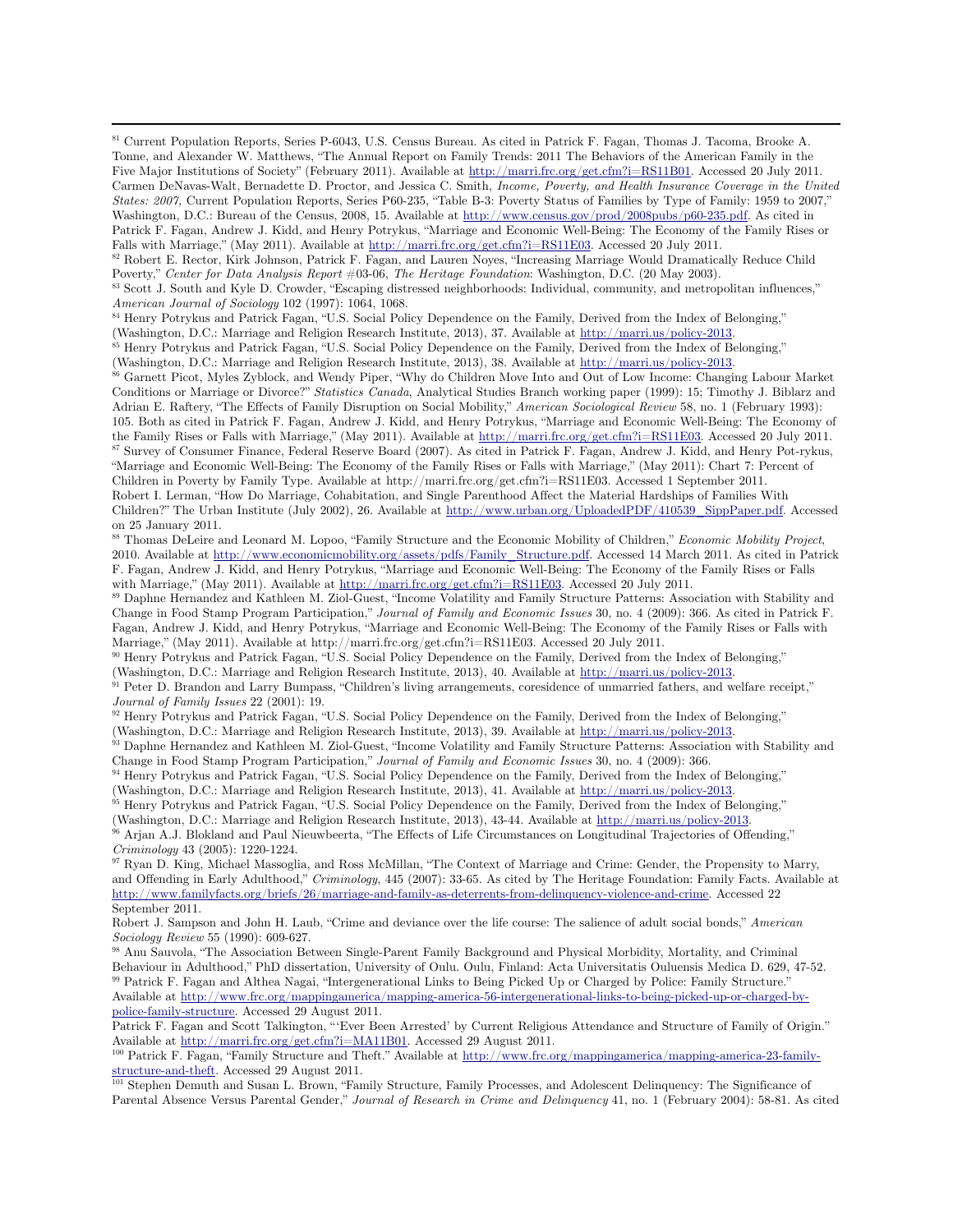on The Heritage Foundation: Family Facts. Available at http://www.familyfacts.org/briefs/26/marriage-and-family-as-deterrents-

from-delinquency-violence-and-crime. Accessed 20 July 2011. 102 Robert Apel and Catherine Kaukinen, "On the Relationship between Family Structure and Antisocial Behavior: Parental Cohabitation and Blended Households," *Criminology* 46, no. 1 (March 2008): 35-70. As cited by The Heritage Foundation: Family Facts. Available at http://www.familyfacts.org/briefs/26/marriage-and-family-as-deterrents-from-delinquency-violence-and-crime. Accessed 20 July 2011.

<sup>103</sup> Nicholas Zill, "Behavior Problems and Family Structure." Available at http://www.frc.org/mappingamerica/mapping-america-29behavior-problems-by-family-structure. Accessed 26 August 2011. See also Kathleen B. Rodgers and Hillary A. Rose, "Risk and Resiliency Factors Among Adolescents Who Experience Marital Transitions," *Journal of Marriage and Family* 64, no. 4 (November 2002): 1024-1037. As cited by The Heritage Foundation: Family Facts. Available at http://www.familyfacts.org/briefs/24/keepingteens-safe-how-the-intact-family-buffers-against-teen-substance-use. Accessed 20 July 2011. 104 Patrick F. Fagan, "Family Structure and Fighting." Available at http://www.frc.org/mappingamerica/mapping-america-14-family-

structure-and-fighting. Accessed 26 August 2011. 105 Robert E. Billingham and Nicole L. Notebaert, "Divorce and dating violence revisited: Multivariate analyses using Straus's

Conflict Tactics Subscores," *Psychological Reports* 73 (1993): 679-684.<br><sup>106</sup> Patrick F. Fagan, "Running Away and Family Structure." Available at http://www.frc.org/mappingamerica/mapping-america-26-

running-away-and-family-structure. Accessed 26 August 2011. 107 Catherine T. Kenney and Sara S. McLanahan, "Why Are Cohabiting Relationships More Violent than Marriages?" *Demography* 

43 (2006): 133.

Jan Stets, "Cohabiting and Marital Aggression: The Role of Social Isolation," *Journal of Marriage and the Family* 53, no. 3 (1991): 674.

Galena Kline, et al., "Timing Is Everything: Pre-Engagement Cohabitation and Increased Risk for Poor Marital Outcomes," *Journal of Family Psychology* 18, no. 2 (2004): 315. 108 Todd Shackelford, "Cohabitation, Marriage, and Murder: Woman-Killing by Male Romantic Partners," *Aggressive Behavior* <sup>27</sup>

(2001): 285-286.

109 Margo Wilson, Martin Daly, and Christine Wright, "Uxoricide in Canada: Demographic risk patterns," *Canadian Journal of* 

*Criminology* 35 (1993): 277. 110 Patrick F. Fagan and Kirk Johnson, "Marriage: The safest place for women and children," *Backgrounder* No. 1535, The Heritage Foundation, 2002.<br> $^{111}$  Linda J. Waite and Maggie Gallagher,  $\emph{The Case For Martinez}$  (New York: Doubleday, 2002).

 $\overline{a}$ 

<sup>112</sup> Edward O. Laumann, et al., *The Social Organization of Sexuality: Sexual Practices in the United States* (Chicago: University of Chicago Press, 1994). Also called the "Sex in America" survey, this study used data from the National Health and Social Life Survey, a stratified clustered sample of 3,432 individuals.

113 A.B. Berenson, et al., "Drug abuse and other risk factors for physical abuse in pregnancy among white Non-Hispanic, Black, and Hispanic Women," *American Journal of Obstetrics and Gynecology* 164 (1991): 1491-1499.<br><sup>114</sup> Y. Egami, "Psychiatric profile and sociodemographic characteristics of adults who report physically abusing or neglecting

children," American Journal of Psychiatry 153 (1996): 921–928.<br><sup>115</sup> A.J. Sedlak, et al., *Fourth National Incidence Study of Child Abuse and Neglect (NIS–4): Report to Congress (2010): 5-19.*<br><sup>116</sup> Patrick F. Fagan, "The

No. 1115, The Heritage Foundation, 1997, 11. 117 Lois M. Verbrugge and Donald J. Balaben, "Patterns of Change in Disability and Well-Being," *Medical Care* 27, no. 3 (1989): S142.

<sup>118</sup> Ingrid Waldron, Christopher C. Weiss, and Mary Elizabeth Hughes, "Marital Status Effects on Health: Are There Differences between Never Married Women and Divorced and Separated Women?" Social Science and Medicine 45,

<sup>119</sup> Hui Liu and Debra J. Umberson, "The Times They Are a Changin': Marital Status and Health Differentials from 1972 to 2003,"

*Journal of Health and Social Behavior* 49, no. 3 (2008): 246, 247.<br><sup>120</sup> Matthew E. Dupre and Sarah O. Meadows, "Disaggregating the Effects of Marital Trajectories on Health," *Journal of Family Issues* 28 (2007): 639-640.<br><sup>121</sup> Charlotte A. Schoenborn, "Marital Status and Health: United States, 1999-2002," 2004. As cited in Institute for American Values,

"Why Marriage Matters: 26 Conclusions from the Social Sciences": 11. Available at

http://www.americanvalues.org/pdfs/why\_marriage\_matters2.pdf. Accessed 1 August 2011.

122 Glenn T. Stanton, "Why Marriage Matters." Available at http://www.ampartnership.org/resourcecenter/news/89-why-marriagematters.html. Accessed 27 July 2011.<br><sup>123</sup> R.G. Wood, B. Goesling, and S. Avellar, "The Effects of Marriage on Health: Synthesis of Current Research Evidence," Contract

# 233-02-0086. Washington, D.C.: ASPE, HHS (2007). Available at http://aspe.hhs.gov/hsp/07/marriageonhealth/index.htm. As cited in National Healthy Marriage Resource Center Research Brief by Jana Staton, "Making the Connection Between Healthy Marriage and Health Outcomes: What the Research Says" (2009): 1-18. Available at http://www.healthymarriageinfo.org/resourcedetail/index.aspx?rid=3649. Accessed 8 September 2011.

Lauren Duberstein Lindberg and Susheela Singh "Sexual Behavior of Single Adult American Women," *Perspectives on Sexual and* 

*Reproductive Health* 40, no. 1 (March 2008): 1.<br><sup>124</sup> P.M. Prior and B.C. Hayes, "Marital Status and Bed Occupancy in Health and Social Care Facilities in the United Kingdom," *Public Health* 115 (2001): 402.

Lois M. Verbrugge, "Marital Status and Health," Journal of Marriage and the Family 41, no. 2 (1979): 278.<br><sup>125</sup> Howard S. Gordon and Gary E. Rosenthal, "Impact of Marital Status on Outcomes in Hospitalized Patients: Evide Academic Medical Center," *Archives of Internal Medicine* 155 (1995): 2467.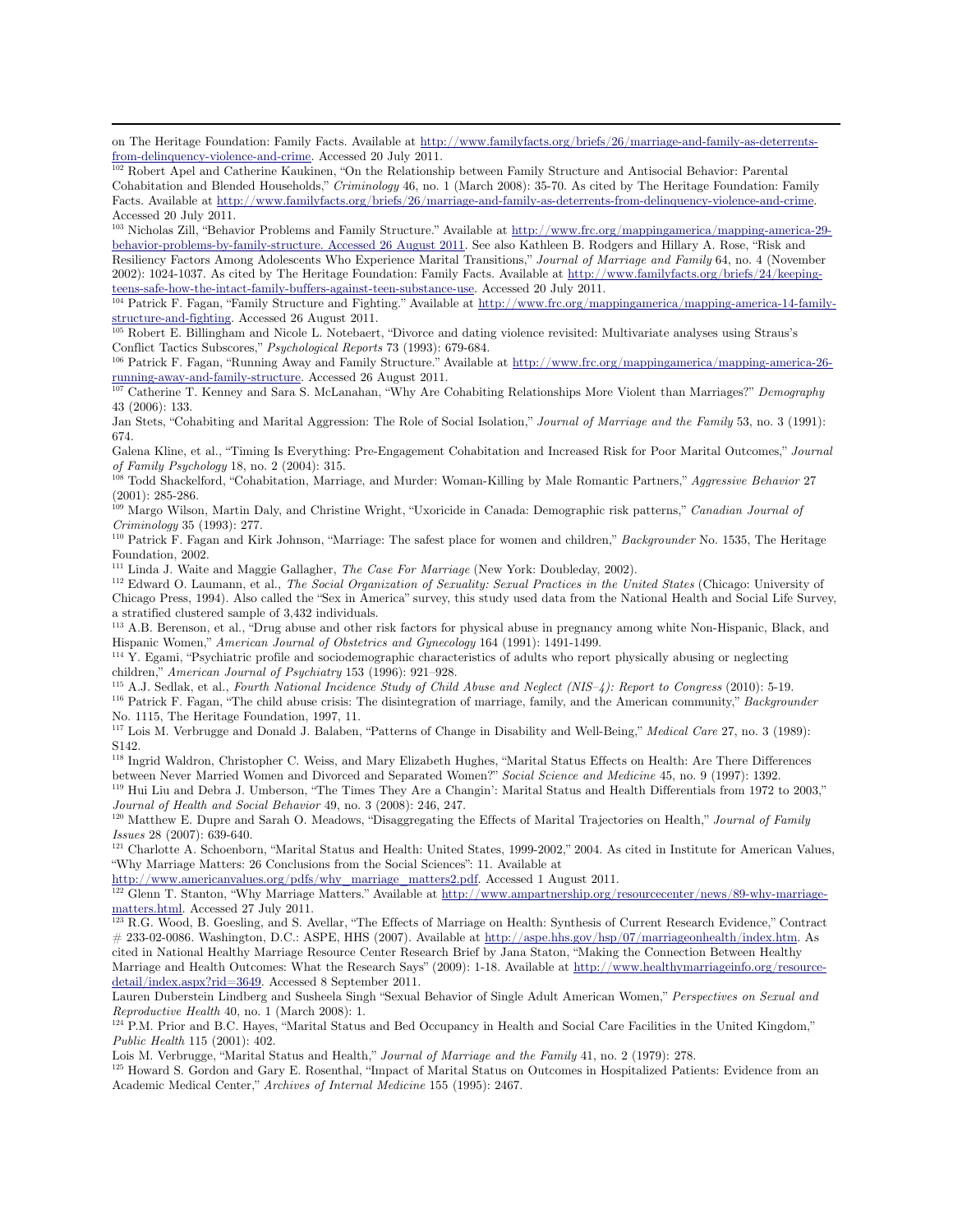126 Lois Verbrugge and Donald Balaban, "Patterns of Change, Disability and Well-Being," Medical Care 27 (1989): S128-S147. As cited in Glenn T. Stanton, "Why Marriage Matters." Available at http://www.ampartnership.org/resourcecenter/news/89-whymarriage-matters.html. Accessed 27 July 2011.<br><sup>127</sup> Howard S. Gordon and Gary E. Rosenthal, "Impact of Marital Status on Outcomes in Hospitalized Patients: Evidence from an

Academic Medical Center," *Archives of Internal Medicine* 155 (1995): 2466, 2468.<br><sup>128</sup> Henry Potrykus and Patrick Fagan, "U.S. Social Policy Dependence on the Family, Derived from the Index of Belonging,"

(Washington, D.C.: Marriage and Religion Research Institute, 2013), 45-46. Available at  $\underline{\text{http://marri.us/policy-2013}}$ .<br><sup>129</sup> Henry Potrykus and Patrick Fagan, "U.S. Social Policy Dependence on the Family, Derived from the Index

(Washington, D.C.: Marriage and Religion Research Institute, 2013), 47-48. Available at <u>http://marri.us/policy-2013</u>.<br><sup>130</sup> Charlotte A. Schoenborn, "Marital Status and Health: United States, 1999-2002," Advance Data and (1992): 910.

Lois Verbrugge and Donald Balaban, "Patterns of Change, Disability and Well-Being," Medical Care 27 (1989): S128-S147.<br><sup>132</sup> Theodore D. Fuller, "Relationship Status, Health, and Health Behavior: An Examination of Cohabite

*Sociological Perspectives 53*, no. 2 (2010): 236.<br><sup>133</sup> Beth A. Hahn, "Marital Status and Women's Health: The Effect of Economic Marital Acquisitions," *Journal of Marriage and* 

*Family* 55 (1993): 502.<br><sup>134</sup> James S. Goodwin, et al., "The Effect of Marital Status on Stage, Treatment, and Survival of Cancer Patients," *Journal of the* 

*American Medical Association* 258 (1987): 3127-3128.<br><sup>135</sup> James Goodwin, et al., "The Effect of Marital Status on Stage, Treatment, and Survival of Cancer Patients," *Journal of the American Medical Association* 258 (1987): 3125-3130. As cited in Glenn T. Stanton, "Why Marriage Matters." Available at http://www.ampartnership.org/resourcecenter/news/89-why-marriage-matters.html. Accessed 27 July 2011.

<sup>136</sup> Walter R. Gove, "Sex, Marital Status, and Mortality," *The American Journal of Sociology 79*, no. 1 (1973): 54-57.<br><sup>137</sup> A. Krongrad, et al., "Marriage and Mortality in Prostate Cancer," *Journal of Urology* 156, no

cited in Roger Dobson, "From cancer to heart disease, the amazing, life-saving benefits of marriage." Available at http://www.dailymail.co.uk/health/article-1049134/From-cancer-heart-disease-amazing-life-saving-benefits-marriage.html. Accessed

27 July 2011.

 $\overline{a}$ 

138 Cynthia Osborne, et al., "The Influence of Marital Status on the Stage at Diagnosis, Treatment, and Survival of Older Women

with Breast Cancer," *Breast Cancer Research and Treatment* 93 (2005): 43-44.<br><sup>139</sup> Vijay Chandra, et al., "The Impact of Marital Status on Survival after an Acute Myocardial Infarction: A Population-based Study," *American Journal of Epidemiology* 117, no. 3 (1983): 322.<br><sup>140</sup> Lee A. Lillard and Linda J. Waite, "Til Death Do Us Part: Marital Disruption and Mortality," *American Journal of Sociology* 

100, no. 5 (1995): 1144.

Jonathan Gardner and Andrew Oswald, "How Is Mortality Affected by Money, Marriage, and Stress?" *Journal of Health Economics*  23 (2004): 1190-1191.

Richard G. Rogers, "Marriage, Sex, and Mortality," *Journal of Marriage and Family* 57 (1995): 520.

Robert M. Kaplan and Richard G. Kronick, "Marital Status and Longevity in the United States Population," *Journal of Epidemiology and Community Health* 60, no. 9 (2006): 761-762.

Yuanreng Hu and Noreen Goldman, "Mortality Differentials by Marital Status: An International Comparison," *Demography 27*, no. 2 (1990): 239, 246-247.

Shah Ebrahim, et al., "Marital Status, Change in Marital Status, and Mortality in Middle-aged British Men," *American Journal of Epidemiology* 142 (1995): 836.

Frans Van Poppel and Inez Joung, "Long-Term Trends in Marital Status: Mortality Differences in the Netherlands 1850-1970," *Journal of Biosocial Science* 33 (2001): 288-289.

John E. Murray, "Marital Protection and Marital Selection: Evidence from a Historical-Prospective Sample of American Men," *Demography* 37, no. 4 (2000): 519.

Ellen E. Kisker and Noreen Goldman, "Perils of Single Life and Benefits of Marriage," *Social Biology* 34, nos. 3-4 (1987): 137, 140. Pekka Martikainen, et al., "Differences in Mortality by Marital Status in Finland from 1976-2000: Analyses of Changes in Marital-Status Distributions, Socio-Demographic and Household Composition, and Cause of Death," *Population Studies* 69, no. 1 (2005): 102, 107.

Frank Trovato and Gloria Lauris, "Marital Status and Mortality in Canada: 1951-1981," *Journal of Marriage and the Family* 51 (1989): 910, 912.

141 Robert Coombs, "Marital Status and Personal Well-Being: A Literature Review," *Family Relations* 40 (1991): 97-102. As cited in Glenn T. Stanton, "Why Marriage Matters." Available at

http://www.ampartnership.org/resourcecenter/news/89-why-marriage-matters.html. Accessed 27 July 2011.<br><sup>142</sup> Lee A. Lillard and Linda J. Waite, "Til Death Do Us Part: Marital Disruption and Mortality," American Journal of S 100, no. 5 (1995): 1149.

143 Patrick F. Fagan and Althea Nagai, "'Has Ever Had an STD' by Marital Status and Religious Attendance." Available at

http://marri.us/get.cfm?i=MA13E09. Accessed 19 December 2013. 144 Rachel T. Kimbro, "Together Forever? Romantic Relationship Characteristics and Prenatal Health Behaviors," *Journal of Marriage and Family* 70 (2008): 751-753.

Julien O. Teitler, "Father Involvement, Child Health and Maternal Health Behavior," *Children and Youth Services Review* 23, nos. 4 and 5 (2001): 413-414.

145 Sheryl T. Bird, et al., "Beyond Marital Status: Relationship Type and Duration and the Risk of Low Birth Weight," *Family Planning Perspectives* 32, no. 6 (2000): 285.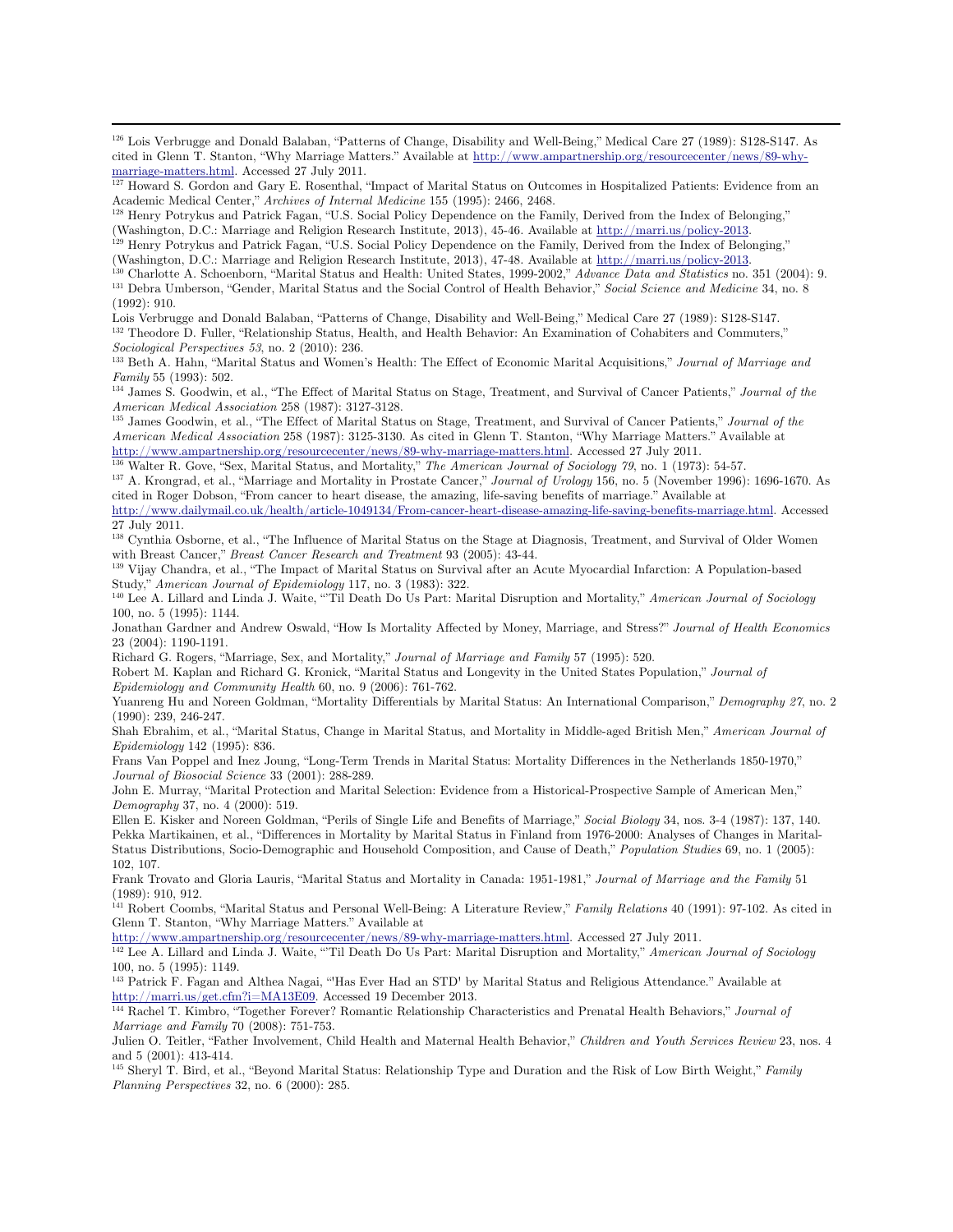Julien O. Teitler, "Father Involvement, Child Health and Maternal Health Behavior," *Children and Youth Services Review* 23, nos. 4 and 5 (2001): 413.

146 National Center for Health Services, *National Vital Statistics Reports* 58, no. 4 (14 October 2009), "Table 5. Pregnancy, live birth, and induced abortion rates, by marital status and race and Hispanic origin: United States, 1990-2005." As cited in Patrick F. Fagan, Thomas J. Tacoma, Brooke A. Tonne, and Alexander W. Matthews, "The Annual Report on Family Trends: 2011, The Behaviors of the American Family in the Five Major Institutions of Society" (February 2011): 101-102. Available at  $\frac{http://marri.fr.c.org/get.cfm?i=RS11B01}$ . Accessed 20 July 2011.

<sup>147</sup> Bruce J. Ellis, "Timing of Pubertal Maturation in Girls: An Integrated Life History Approach," *Psychology Bulletin* 130 (2004): 920-958; Bruce J. Ellis et al., "Does Father Absence Place Daughters at Special Risk for Early Sexual Activity and Teenage Pregnancy?" *Child Development* 74 (2003): 801-821; Bruce J. Ellis, "Of Fathers and Pheromones: Implications of Cohabitation for Daughters' Pubertal Timing," in *Just Living Together: Implications of Cohabitation on Families, Children, and Social Policy*, eds. A. Booth and A. Crouter (Mahwah, NJ: Lawrence Erlbaum Associates, 2002), 169. As cited in Institute for American Values, "Why Marriage Matters: 26 Conclusions from the Social Sciences": 1-43. Available at

http://www.americanvalues.org/pdfs/why\_marriage\_matters2.pdf. Accessed 1 August 2011.

 $\overline{a}$ 

148 David Williams, et al., "Marital Status and Psychiatric Disorders Among Blacks and Whites," *Journal of Health and Social Behavior* 33 (1992): 140-157. As cited in Glenn T. Stanton, "Why Marriage Matters." Available at

http://www.ampartnership.org/resourcecenter/news/89-why-marriage-matters.html. Accessed 27 July 2011.

Benjamin Malzberg, "Marital Status in Relation to the Prevalence of Mental Disease," *Psychiatric Quarterly* 10 (1936): 245-261; James Coyne, M.J. Rohrbaugh, Varda Shoham, John S. Sonnega, John M. Nicklas, and James A. Cranford, "Prognostic Importance of Marital Quality for Survival of Congestive Heart Failure"*American Journal of Cardiology* 88, no. 5 (2001): 526-529. As cited in California Healthy Marriages Coalition, "Healthy Marriages, Mental Health. Research on the Alignment of Marital Outcomes and Mental Health." Available at http://camarriage.com/content/resources/7b8690b0-784f-46e7-af7d-438a9b064557.pdf. Accessed 25 August 2011.

149 Randy Page and Galen Cole, "Demographic Predictors of Self-Reported Loneliness in Adults," *Psychological Reports* 68 (1991): 939-945. As cited in Glenn T. Stanton, "Why Marriage Matters," Available at

http://www.focusonthefamily.com/marriage/gods\_design\_for\_marriage/marriage\_gods\_idea/why\_marriage\_matters\_for\_adults.<br>aspx#footnoteRef17, accessed 12 April, 2013.

<sup>150</sup> Susan L. Brown, "Relationship Quality Dynamics of Cohabiting Unions," *Journal of Family Issues* 24, no. 5 (2003): 583-601; Susan L. Brown, "The Effect of Union Type on Psychological Well-being: Depression among Cohabitors versus Marrieds," *Journal of Health and Social Behavior* 41, no. 3 (2000): 241-255; Beth A. Hahn, "Marital Status and Women's Health: the Effect of Economic Marital Acquisitions," *Journal of Marriage and the Family* 55, no. 2 (1993): 495-504; Yuanreng Hu and Noreen Goldman, "Mortality Differentials by Marital Status: An International Comparison," *Demography* 27, no. 2 (1990): 233-250; J.K. Kiecolt-Glaser and T.L. Newton, "Marriage and Health: His and Hers," *Psychological Bulletin* 127, no. 4 (2001): 472-503; Lee A. Lillard and Constantijn W.A. Panis, "Marital Status and Mortality: The Role of Health," *Demography* 33, no. 3 (1996): 313-327; Lee A. Lillard and Linda J. Waite, "'Til Death Do us Part: Marital Disruption and Mortality," *The American Journal of Sociology* 100, no. 5 (1995): 1131-1156; Kristen Marcussen, "Explaining Differences in Mental Health Between Married and Cohabiting Individuals," *Social Psychology Quarterly* 68, no. 3 (1999): 239-257; Steven Stack and J. Ross Eshleman, "Marital Status and Happiness: A 17-Nation Study," *Journal of Marriage and the Family* 60 (1998): 527-536; K.A.S. Wickrama, et al., "Marital Quality and Physical Illness: A Latent Growth Curve Analysis," *Journal of Marriage and the Family* 59, no. 1 (1997): 143-155. All as cited in Daniel Lees, "The Psychological Benefits of Marriage," *Research Note* (April 2007): 1-4. Available at

http://www.maxim.org.nz/files/pdf/psychological\_benefits\_of\_marriage.pdf. Accessed 27 July 2011.

<sup>151</sup> Stacy Rosenkrantz Aronson and Aletha C. Huston, "The mother-infant relationship in single, cohabiting, and married families: a case for marriage?" *Journal of Family Psychology* 18, no. 1 (March 2004): 5-18. As cited by The Heritage Foundation: Family Facts. Available at http://www.familyfacts.org/search?q=huston%20and%20aronson&type=findings&page=1. Accessed 1 September 2011.<br><sup>152</sup> Susan Brown, "Family Structure and Child Well-Being: The Significance of Parental Cohabitation *Family* 66, no. 2 (2004): 364. See also Gregory Acs and Sandi Nelson, "The Kids Are Alright? Children Well-Being and the Rise in Cohabitation," Assessing the New Federalism Policy Brief B-48 (Washington, D.C.: The Urban Institute, 2002): 3.<br><sup>153</sup> Paul R. Amato, "The Consequence of Divorce for Adults and Children," Journal of Marriage and the Family,

1269-1287. As cited in Nicholas Zill, "Parenting Stress and Family Structure." Available at  $\frac{http://www.frc.org/mapping{america/mapping{-}america-35{parenting{-}stress-and-family-structure}}$ . Accessed 26 August 2011.

<sup>154</sup> Dario Maestripieri, "Between- and within-sex variation in hormonal responses to psychological stress in a large sample of college students," *Stress* 13, no. 5 (2010): 413–442; Julianne Holt-Lunstad, "Is There Something Unique about Marriage? The Relative Impact of Marital Status, Relationship Quality, and Network Social Support on Ambulatory Blood Pressure and Mental Health," *Annals of Behavioral Medicine* 35, no. 2 (2008): 239-244. As cited in Kathleen Blanchard, "Health & Marriage: Benefits for Men." Available at http://www.foxnews.com/health/2010/10/13/health-marriage-benefits-men/#ixzz1TDmcdmCc. Accessed 26 July 2011.<br><sup>155</sup> Duncan Cramer, "Living Alone, Marital Status, Gender and Health," Journal of Community and App (1993): 9.

William R. Avison, Jennifer Ali, and David Walters, "Family Structure, Stress, and Psychological Distress: A Demonstration of the Impact of Differential Exposure," Journal of Health and Social Behavior 48 (2007): 306.<br><sup>156</sup> Stacy Rosenkrantz Aronson and Aletha C. Huston, "The mother-infant relationship in single, cohabiting, and married families: a

case for marriage?" *Journal of Family Psychology* 18, no. 1 (March 2004): 5-18. As cited by The Heritage Foundation: Family Facts. Available at http://www.familyfacts.org/search?q=huston%20and%20aronson&type=findings&page=1. Accessed 1 September 2011.<br><sup>157</sup> Susan Brown, "The Effect of Union Type on Psychological Well-Being: Depression among Cohabitors *Health and Social Behavior* 41, no. 3 (2000): 247-248.

Kristen Marcussen, "Explaining Differences in Mental Health Between Married and Cohabiting Individuals," *Social Psychology Quarterly* 68, no. 3 (2005): 249.